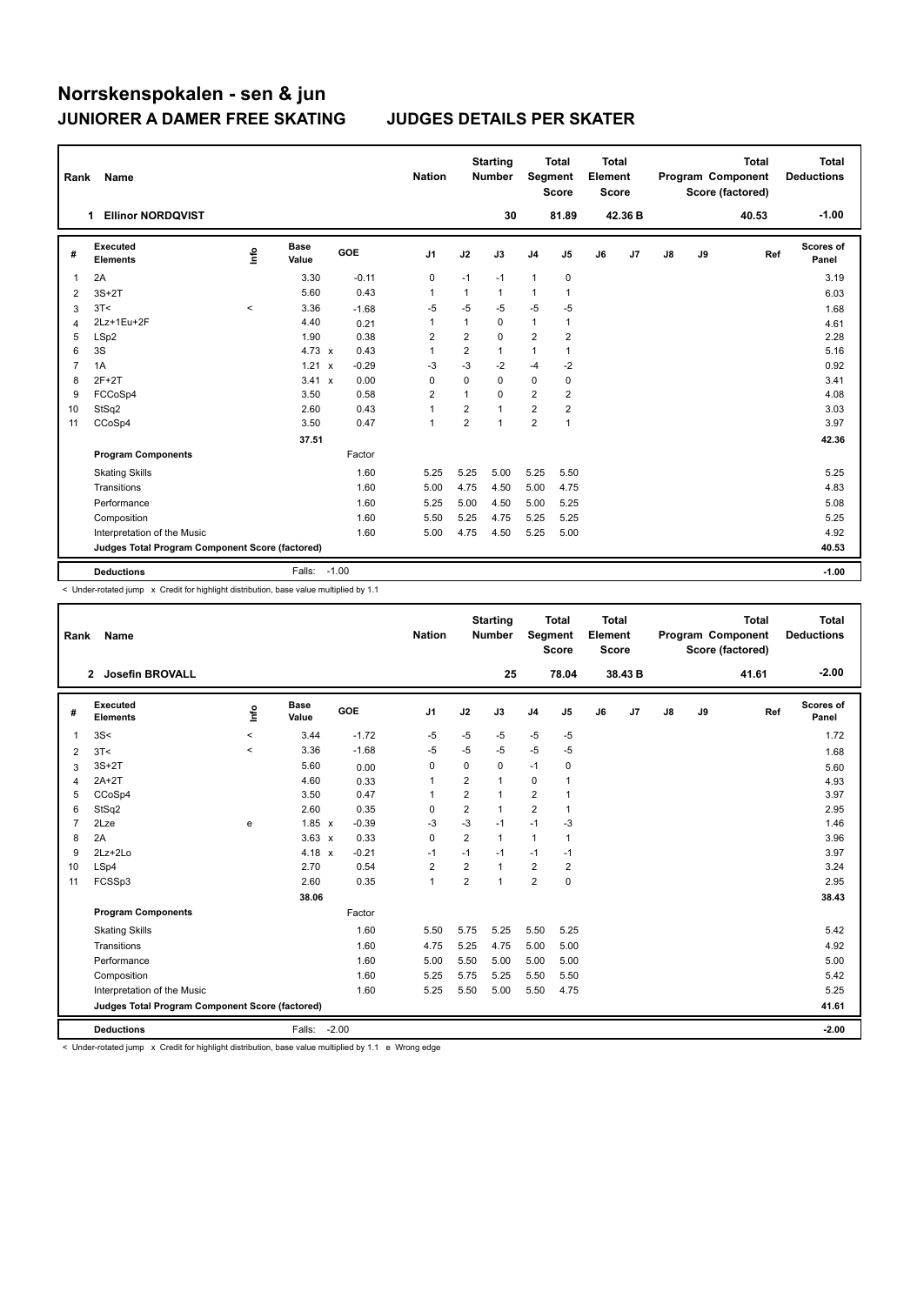| Rank           | Name                                            |    |                      |            | <b>Nation</b>  |                | <b>Starting</b><br><b>Number</b> | Segment        | <b>Total</b><br><b>Score</b> | <b>Total</b><br>Element<br><b>Score</b> |                |    |    | <b>Total</b><br>Program Component<br>Score (factored) | <b>Total</b><br><b>Deductions</b> |
|----------------|-------------------------------------------------|----|----------------------|------------|----------------|----------------|----------------------------------|----------------|------------------------------|-----------------------------------------|----------------|----|----|-------------------------------------------------------|-----------------------------------|
|                | <b>Miranda LUNDGREN</b><br>3                    |    |                      |            |                |                | 29                               |                | 73.67                        |                                         | 41.81 B        |    |    | 33.86                                                 | $-2.00$                           |
| #              | Executed<br><b>Elements</b>                     | ۴٥ | <b>Base</b><br>Value | <b>GOE</b> | J <sub>1</sub> | J2             | J3                               | J <sub>4</sub> | J5                           | J6                                      | J <sub>7</sub> | J8 | J9 | Ref                                                   | Scores of<br>Panel                |
| 1              | $3T+2T$                                         |    | 5.50                 | $-0.14$    | 0              | $-1$           | 0                                | $-1$           | 0                            |                                         |                |    |    |                                                       | 5.36                              |
| $\overline{2}$ | 3S                                              |    | 4.30                 | $-2.15$    | $-5$           | $-5$           | $-5$                             | $-5$           | $-5$                         |                                         |                |    |    |                                                       | 2.15                              |
| 3              | $2A+2T$                                         |    | 4.60                 | 0.44       | 1              | $\overline{2}$ | 1                                | 1              | 2                            |                                         |                |    |    |                                                       | 5.04                              |
| 4              | FCSp2                                           |    | 2.30                 | $-0.23$    | $-1$           | $-1$           | $-1$                             | 0              | $-2$                         |                                         |                |    |    |                                                       | 2.07                              |
| 5              | 3S+REP                                          |    | 3.01                 | $-1.15$    | $-3$           | $-2$           | $-3$                             | $-2$           | -3                           |                                         |                |    |    |                                                       | 1.86                              |
| 6              | CCoSp3                                          |    | 3.00                 | 0.20       | 0              | $\mathbf{1}$   | 1                                | 1              | 0                            |                                         |                |    |    |                                                       | 3.20                              |
| $\overline{7}$ | 3T                                              |    | 4.62 $\times$        | $-2.10$    | $-5$           | $-5$           | $-5$                             | $-5$           | -5                           |                                         |                |    |    |                                                       | 2.52                              |
| 8              | 2A                                              |    | $3.63 \times$        | $-0.77$    | $-2$           | $-3$           | $-2$                             | $-2$           | $-3$                         |                                         |                |    |    |                                                       | 2.86                              |
| 9              | SSp2                                            |    | 1.60                 | 0.16       | 1              | $\overline{2}$ | $\mathbf{1}$                     | 1              | 1                            |                                         |                |    |    |                                                       | 1.76                              |
| 10             | 2F+1Eu+2S                                       |    | $3.96 \times$        | 0.06       | $\mathbf 0$    | $\mathbf{1}$   | $\Omega$                         | $\mathbf 0$    | 1                            |                                         |                |    |    |                                                       | 4.02                              |
| 11             | StSq3                                           |    | 3.30                 | $-0.33$    | $-1$           | $-1$           | $-1$                             | 1              | $-1$                         |                                         |                |    |    |                                                       | 2.97                              |
|                |                                                 |    | 39.82                |            |                |                |                                  |                |                              |                                         |                |    |    |                                                       | 41.81                             |
|                | <b>Program Components</b>                       |    |                      | Factor     |                |                |                                  |                |                              |                                         |                |    |    |                                                       |                                   |
|                | <b>Skating Skills</b>                           |    |                      | 1.60       | 4.50           | 4.75           | 4.50                             | 5.00           | 4.50                         |                                         |                |    |    |                                                       | 4.58                              |
|                | Transitions                                     |    |                      | 1.60       | 4.00           | 3.75           | 4.25                             | 4.50           | 4.00                         |                                         |                |    |    |                                                       | 4.08                              |
|                | Performance                                     |    |                      | 1.60       | 4.00           | 4.25           | 4.00                             | 4.25           | 3.50                         |                                         |                |    |    |                                                       | 4.08                              |
|                | Composition                                     |    |                      | 1.60       | 4.50           | 4.50           | 4.25                             | 4.75           | 4.00                         |                                         |                |    |    |                                                       | 4.42                              |
|                | Interpretation of the Music                     |    |                      | 1.60       | 4.00           | 4.00           | 4.00                             | 4.50           | 3.75                         |                                         |                |    |    |                                                       | 4.00                              |
|                | Judges Total Program Component Score (factored) |    |                      |            |                |                |                                  |                |                              |                                         |                |    |    |                                                       | 33.86                             |
|                | <b>Deductions</b>                               |    | Falls:               | $-2.00$    |                |                |                                  |                |                              |                                         |                |    |    |                                                       | $-2.00$                           |

x Credit for highlight distribution, base value multiplied by 1.1 REP Jump repetition

| Rank           | Name                                            |      |                      |         | <b>Nation</b>  |                | <b>Starting</b><br><b>Number</b> | Segment        | <b>Total</b><br><b>Score</b> | Total<br>Element<br><b>Score</b> |         |               |    | <b>Total</b><br>Program Component<br>Score (factored) | <b>Total</b><br><b>Deductions</b> |
|----------------|-------------------------------------------------|------|----------------------|---------|----------------|----------------|----------------------------------|----------------|------------------------------|----------------------------------|---------|---------------|----|-------------------------------------------------------|-----------------------------------|
|                | 4 Lise TRULSSON                                 |      |                      |         |                |                | 23                               |                | 70.00                        |                                  | 38.60 B |               |    | 32.40                                                 | $-1.00$                           |
| #              | Executed<br><b>Elements</b>                     | Info | <b>Base</b><br>Value | GOE     | J <sub>1</sub> | J2             | J3                               | J <sub>4</sub> | J5                           | J6                               | J7      | $\mathsf{J}8$ | J9 | Ref                                                   | Scores of<br>Panel                |
| 1              | 3S                                              |      | 4.30                 | $-2.15$ | -5             | $-5$           | $-5$                             | $-5$           | $-5$                         |                                  |         |               |    |                                                       | 2.15                              |
| $\overline{2}$ | $3T+2T$                                         |      | 5.50                 | 0.00    | 0              | $\Omega$       | 0                                | $-1$           | 0                            |                                  |         |               |    |                                                       | 5.50                              |
| 3              | $2A+2T$                                         |      | 4.60                 | 0.33    | 1              | 0              | 1                                | $\mathbf{1}$   | 2                            |                                  |         |               |    |                                                       | 4.93                              |
| $\overline{4}$ | 2F                                              |      | 1.80                 | 0.06    | $\mathbf 0$    | $\mathbf 0$    | 0                                | $\overline{2}$ | $\mathbf{1}$                 |                                  |         |               |    |                                                       | 1.86                              |
| 5              | FSSp4                                           |      | 3.00                 | $-0.20$ | $-1$           | $\Omega$       | 0                                | $-1$           | $-1$                         |                                  |         |               |    |                                                       | 2.80                              |
| 6              | 2A                                              |      | 3.30                 | $-0.33$ | $-1$           | $-1$           | $-1$                             | $\mathbf 0$    | $-1$                         |                                  |         |               |    |                                                       | 2.97                              |
| $\overline{7}$ | 2Lz+1Eu+2S                                      |      | 4.29 $\times$        | 0.00    | 0              | $\Omega$       | 0                                | $-1$           | 0                            |                                  |         |               |    |                                                       | 4.29                              |
| 8              | CCoSp2V                                         |      | 1.88                 | 0.00    | $-1$           | 0              | 0                                | $\mathbf{1}$   | $\mathbf 0$                  |                                  |         |               |    |                                                       | 1.88                              |
| 9              | StSq3                                           |      | 3.30                 | 0.00    | $-2$           | $\Omega$       | 1                                | $\mathbf{1}$   | $-1$                         |                                  |         |               |    |                                                       | 3.30                              |
| 10             | 2Lo                                             |      | $1.87 \times$        | 0.17    | 0              |                | $\mathbf{1}$                     | $\mathbf{1}$   | 3                            |                                  |         |               |    |                                                       | 2.04                              |
| 11             | LSp4                                            |      | 2.70                 | 0.18    | 0              | $\overline{1}$ | $\mathbf{1}$                     | $\overline{2}$ | $-1$                         |                                  |         |               |    |                                                       | 2.88                              |
|                |                                                 |      | 36.54                |         |                |                |                                  |                |                              |                                  |         |               |    |                                                       | 38.60                             |
|                | <b>Program Components</b>                       |      |                      | Factor  |                |                |                                  |                |                              |                                  |         |               |    |                                                       |                                   |
|                | <b>Skating Skills</b>                           |      |                      | 1.60    | 4.00           | 4.50           | 4.50                             | 4.25           | 4.25                         |                                  |         |               |    |                                                       | 4.33                              |
|                | Transitions                                     |      |                      | 1.60    | 3.75           | 4.00           | 4.25                             | 3.50           | 4.25                         |                                  |         |               |    |                                                       | 4.00                              |
|                | Performance                                     |      |                      | 1.60    | 3.75           | 4.25           | 4.50                             | 3.75           | 4.00                         |                                  |         |               |    |                                                       | 4.00                              |
|                | Composition                                     |      |                      | 1.60    | 4.00           | 4.25           | 4.25                             | 4.25           | 3.75                         |                                  |         |               |    |                                                       | 4.17                              |
|                | Interpretation of the Music                     |      |                      | 1.60    | 3.50           | 3.75           | 4.00                             | 4.00           | 3.50                         |                                  |         |               |    |                                                       | 3.75                              |
|                | Judges Total Program Component Score (factored) |      |                      |         |                |                |                                  |                |                              |                                  |         |               |    |                                                       | 32.40                             |
|                | <b>Deductions</b>                               |      | Falls:               | $-1.00$ |                |                |                                  |                |                              |                                  |         |               |    |                                                       | $-1.00$                           |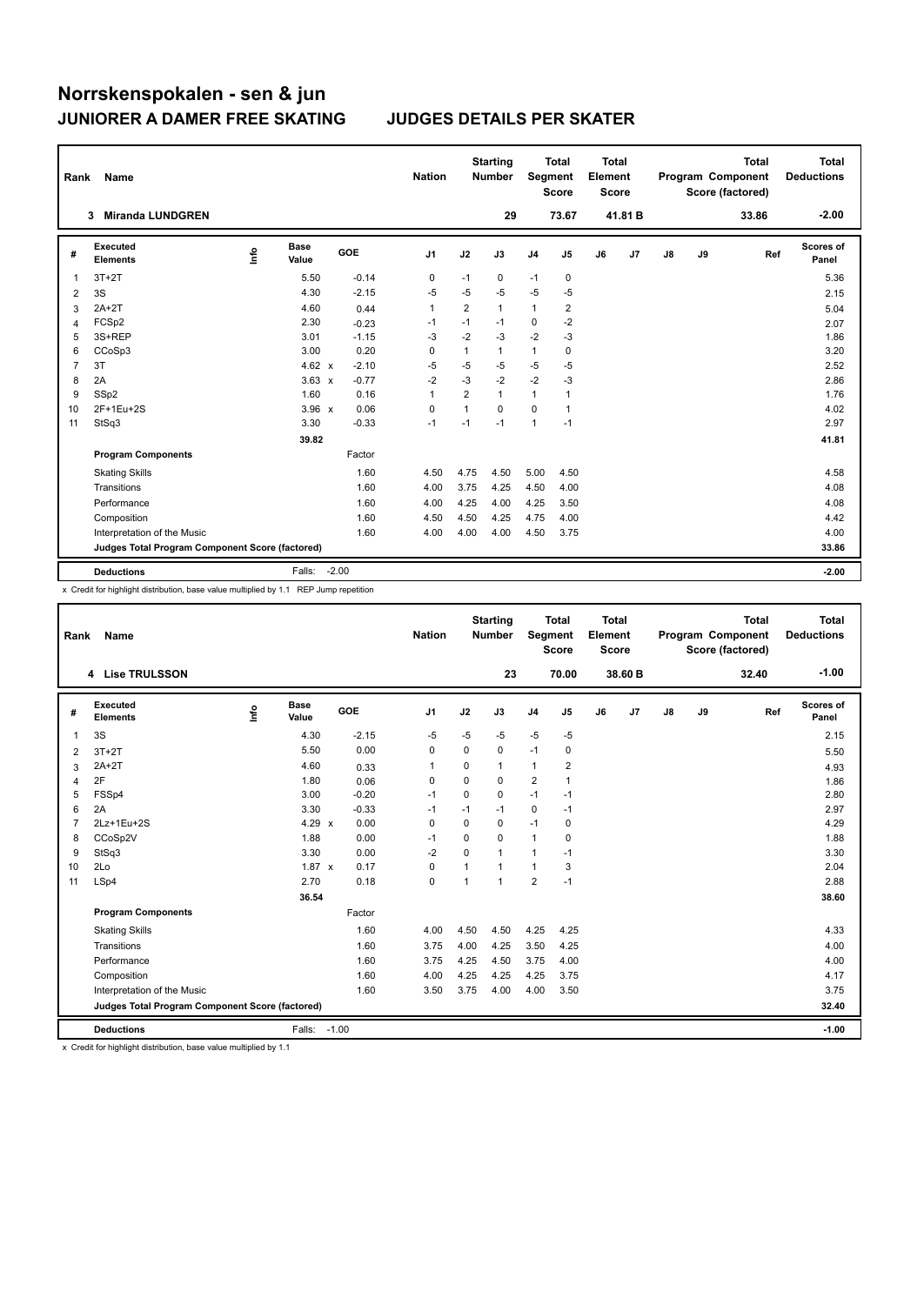| Rank           | Name                                            |      |                      |         | <b>Nation</b>           |                | <b>Starting</b><br><b>Number</b> |                         | <b>Total</b><br>Segment<br><b>Score</b> | <b>Total</b><br>Element<br>Score |                |               |    | <b>Total</b><br>Program Component<br>Score (factored) | <b>Total</b><br><b>Deductions</b> |
|----------------|-------------------------------------------------|------|----------------------|---------|-------------------------|----------------|----------------------------------|-------------------------|-----------------------------------------|----------------------------------|----------------|---------------|----|-------------------------------------------------------|-----------------------------------|
|                | 5 Elsa IDSTRÖM                                  |      |                      |         |                         |                | 24                               |                         | 69.48                                   |                                  | 36.55 B        |               |    | 32.93                                                 | 0.00                              |
| #              | Executed<br><b>Elements</b>                     | info | <b>Base</b><br>Value | GOE     | J <sub>1</sub>          | J2             | J3                               | J <sub>4</sub>          | J <sub>5</sub>                          | J6                               | J <sub>7</sub> | $\mathsf{J}8$ | J9 | Ref                                                   | <b>Scores of</b><br>Panel         |
| 1              | 2A                                              |      | 3.30                 | 0.11    | 0                       | $\mathbf{1}$   | 0                                | $\mathbf 0$             | $\mathbf{1}$                            |                                  |                |               |    |                                                       | 3.41                              |
| $\overline{2}$ | 3S                                              |      | 4.30                 | 0.00    | 0                       | 0              | 0                                | $-1$                    | 0                                       |                                  |                |               |    |                                                       | 4.30                              |
| 3              | 2Lz+2Lo                                         |      | 3.80                 | 0.21    | $\mathbf{1}$            | 1              | $\mathbf{1}$                     | 1                       | 1                                       |                                  |                |               |    |                                                       | 4.01                              |
| 4              | FCSp2                                           |      | 2.30                 | 0.23    | 0                       | $\mathbf{1}$   | $\mathbf{1}$                     | 1                       | $\overline{2}$                          |                                  |                |               |    |                                                       | 2.53                              |
| 5              | 2A                                              |      | 3.30                 | 0.33    | 1                       | 1              | 1                                | 1                       | 0                                       |                                  |                |               |    |                                                       | 3.63                              |
| 6              | 2F!+2T                                          |      | 3.10                 | $-0.60$ | $-3$                    | $-4$           | -3                               | $-4$                    | $-2$                                    |                                  |                |               |    |                                                       | 2.50                              |
| 7              | LSp3                                            |      | 2.40                 | 0.48    | 3                       | $\overline{2}$ | $\mathbf 0$                      | $\overline{2}$          | $\overline{2}$                          |                                  |                |               |    |                                                       | 2.88                              |
| 8              | 2Lz+2Lo                                         |      | $4.18 \times$        | $-0.63$ | $-4$                    | $-3$           | -3                               | $-3$                    | $-3$                                    |                                  |                |               |    |                                                       | 3.55                              |
| 9              | StSq1                                           |      | 1.80                 | $-0.18$ | $-2$                    | 0              | 0                                | $-1$                    | $-2$                                    |                                  |                |               |    |                                                       | 1.62                              |
| 10             | 2F                                              |      | $1.98 \times$        | 0.06    | 0                       | $\mathbf 1$    | 0                                | $\mathbf{1}$            | 0                                       |                                  |                |               |    |                                                       | 2.04                              |
| 11             | CCoSp4                                          |      | 3.50                 | 0.58    | $\overline{\mathbf{c}}$ | 1              | 1                                | $\overline{\mathbf{c}}$ | 3                                       |                                  |                |               |    |                                                       | 4.08                              |
|                |                                                 |      | 33.96                |         |                         |                |                                  |                         |                                         |                                  |                |               |    |                                                       | 36.55                             |
|                | <b>Program Components</b>                       |      |                      | Factor  |                         |                |                                  |                         |                                         |                                  |                |               |    |                                                       |                                   |
|                | <b>Skating Skills</b>                           |      |                      | 1.60    | 4.00                    | 4.50           | 4.50                             | 4.00                    | 4.50                                    |                                  |                |               |    |                                                       | 4.33                              |
|                | Transitions                                     |      |                      | 1.60    | 3.75                    | 4.25           | 4.00                             | 3.50                    | 4.25                                    |                                  |                |               |    |                                                       | 4.00                              |
|                | Performance                                     |      |                      | 1.60    | 3.75                    | 4.50           | 4.00                             | 3.75                    | 4.50                                    |                                  |                |               |    |                                                       | 4.08                              |
|                | Composition                                     |      |                      | 1.60    | 4.00                    | 4.25           | 4.25                             | 4.00                    | 4.50                                    |                                  |                |               |    |                                                       | 4.17                              |
|                | Interpretation of the Music                     |      |                      | 1.60    | 4.00                    | 4.25           | 4.00                             | 3.75                    | 4.00                                    |                                  |                |               |    |                                                       | 4.00                              |
|                | Judges Total Program Component Score (factored) |      |                      |         |                         |                |                                  |                         |                                         |                                  |                |               |    |                                                       | 32.93                             |
|                | <b>Deductions</b>                               |      |                      |         |                         |                |                                  |                         |                                         |                                  |                |               |    |                                                       | 0.00                              |

x Credit for highlight distribution, base value multiplied by 1.1 ! Not clear edge

| Rank           | <b>Name</b>                                     |      |                      |            | <b>Nation</b>  |                | <b>Starting</b><br><b>Number</b> | Segment        | <b>Total</b><br><b>Score</b> | <b>Total</b><br>Element<br><b>Score</b> |         |               |    | <b>Total</b><br>Program Component<br>Score (factored) | Total<br><b>Deductions</b> |
|----------------|-------------------------------------------------|------|----------------------|------------|----------------|----------------|----------------------------------|----------------|------------------------------|-----------------------------------------|---------|---------------|----|-------------------------------------------------------|----------------------------|
|                | <b>Thyra SPITZENBERGER</b><br>6                 |      |                      |            |                |                | 15                               |                | 69.08                        |                                         | 33.09 B |               |    | 35.99                                                 | 0.00                       |
| #              | Executed<br><b>Elements</b>                     | lnfo | <b>Base</b><br>Value | <b>GOE</b> | J <sub>1</sub> | J2             | J3                               | J <sub>4</sub> | J5                           | J6                                      | J7      | $\mathsf{J}8$ | J9 | Ref                                                   | Scores of<br>Panel         |
| $\mathbf{1}$   | $2A+2T$                                         |      | 4.60                 | 0.33       | 1              | 1              | 1                                | $\mathbf{1}$   | $\overline{\mathbf{c}}$      |                                         |         |               |    |                                                       | 4.93                       |
| 2              | 2F                                              |      | 1.80                 | 0.24       | $\mathbf{1}$   | $\overline{2}$ | 0                                | $\overline{2}$ | 1                            |                                         |         |               |    |                                                       | 2.04                       |
| 3              | 3T                                              |      | 4.20                 | $-1.26$    | $-3$           | $-3$           | $-3$                             | $-3$           | $-3$                         |                                         |         |               |    |                                                       | 2.94                       |
| 4              | FSSp4                                           |      | 3.00                 | 0.60       | 2              | 2              | $\mathbf{1}$                     | $\overline{2}$ | 2                            |                                         |         |               |    |                                                       | 3.60                       |
| 5              | StSq2                                           |      | 2.60                 | 0.43       | $\mathbf{1}$   | $\overline{2}$ | $\Omega$                         | $\overline{2}$ | $\overline{2}$               |                                         |         |               |    |                                                       | 3.03                       |
| 6              | 2A                                              |      | 3.30                 | 0.00       | 0              | 0              | 0                                | $-1$           | 0                            |                                         |         |               |    |                                                       | 3.30                       |
| $\overline{7}$ | 2Lz+2T+Lo                                       |      | $3.74 \times$        | $-0.35$    | -1             | $-2$           | $-3$                             | $-1$           | $-2$                         |                                         |         |               |    |                                                       | 3.39                       |
| 8              | 2F                                              |      | 1.98 x               | 0.06       | $\mathbf 0$    | 1              | 0                                | $\mathbf{1}$   | 0                            |                                         |         |               |    |                                                       | 2.04                       |
| 9              | FCCoSp3                                         |      | 3.00                 | 0.30       | $\mathbf{1}$   | $\overline{2}$ | 1                                | $\mathbf{1}$   | 1                            |                                         |         |               |    |                                                       | 3.30                       |
| 10             | 2Lz                                             |      | $2.31 \times$        | 0.21       | $\mathbf 0$    | 1              | 1                                | $\overline{2}$ | 1                            |                                         |         |               |    |                                                       | 2.52                       |
| 11             | CCoSp                                           |      | 0.00                 | 0.00       |                |                |                                  |                |                              |                                         |         |               |    |                                                       | 0.00                       |
|                |                                                 |      | 30.53                |            |                |                |                                  |                |                              |                                         |         |               |    |                                                       | 33.09                      |
|                | <b>Program Components</b>                       |      |                      | Factor     |                |                |                                  |                |                              |                                         |         |               |    |                                                       |                            |
|                | <b>Skating Skills</b>                           |      |                      | 1.60       | 4.75           | 4.75           | 4.50                             | 4.50           | 4.50                         |                                         |         |               |    |                                                       | 4.58                       |
|                | Transitions                                     |      |                      | 1.60       | 4.75           | 4.25           | 4.00                             | 4.25           | 4.25                         |                                         |         |               |    |                                                       | 4.25                       |
|                | Performance                                     |      |                      | 1.60       | 4.75           | 4.50           | 4.25                             | 4.50           | 4.75                         |                                         |         |               |    |                                                       | 4.58                       |
|                | Composition                                     |      |                      | 1.60       | 5.00           | 4.50           | 4.00                             | 4.75           | 4.50                         |                                         |         |               |    |                                                       | 4.58                       |
|                | Interpretation of the Music                     |      |                      | 1.60       | 5.00           | 4.25           | 3.75                             | 4.75           | 4.50                         |                                         |         |               |    |                                                       | 4.50                       |
|                | Judges Total Program Component Score (factored) |      |                      |            |                |                |                                  |                |                              |                                         |         |               |    |                                                       | 35.99                      |
|                | <b>Deductions</b>                               |      |                      |            |                |                |                                  |                |                              |                                         |         |               |    |                                                       | 0.00                       |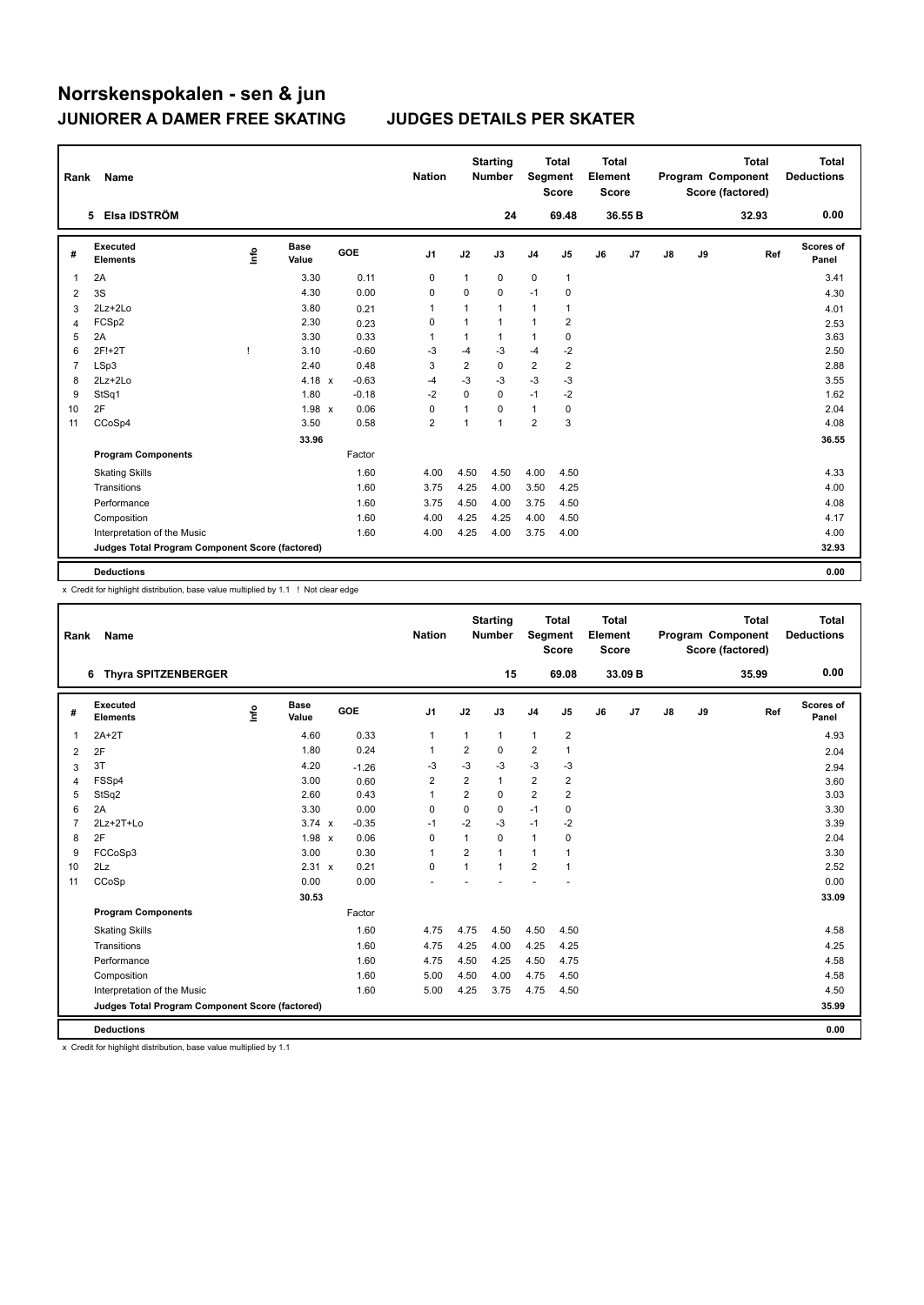| Rank           | Name                                            |         |                      |            | <b>Nation</b>  |                | <b>Starting</b><br><b>Number</b> | Segment                  | <b>Total</b><br><b>Score</b> | <b>Total</b><br>Element<br><b>Score</b> |        |    |    | <b>Total</b><br>Program Component<br>Score (factored) | <b>Total</b><br><b>Deductions</b> |
|----------------|-------------------------------------------------|---------|----------------------|------------|----------------|----------------|----------------------------------|--------------------------|------------------------------|-----------------------------------------|--------|----|----|-------------------------------------------------------|-----------------------------------|
|                | <b>Natalia JANSSON</b><br>$\overline{7}$        |         |                      |            |                |                | 28                               |                          | 68.92                        |                                         | 37.72B |    |    | 31.20                                                 | 0.00                              |
| #              | <b>Executed</b><br><b>Elements</b>              | Info    | <b>Base</b><br>Value | <b>GOE</b> | J <sub>1</sub> | J2             | J3                               | J <sub>4</sub>           | J5                           | J6                                      | J7     | J8 | J9 | Ref                                                   | Scores of<br>Panel                |
| 1              | $3T+2T<$                                        | $\,<\,$ | 5.24                 | $-0.70$    | $-1$           | $-2$           | $-2$                             | $-2$                     | $-1$                         |                                         |        |    |    |                                                       | 4.54                              |
| $\overline{2}$ | 3T                                              |         | 4.20                 | 0.00       | 0              | 0              | $\Omega$                         | 0                        | $\mathbf{1}$                 |                                         |        |    |    |                                                       | 4.20                              |
| 3              | 3F<<                                            | <<      | 1.80                 | $-0.90$    | $-5$           | $-5$           | $-5$                             | $-5$                     | -5                           |                                         |        |    |    |                                                       | 0.90                              |
| 4              | CoSp                                            |         | 0.00                 | 0.00       | ٠              | ٠              |                                  | $\overline{\phantom{a}}$ | ٠                            |                                         |        |    |    |                                                       | 0.00                              |
| 5              | $2A+2T$                                         |         | 4.60                 | 0.22       | 1              | 1              | 0                                | 0                        | 1                            |                                         |        |    |    |                                                       | 4.82                              |
| 6              | 2A                                              |         | $3.63 \times$        | 0.00       | $\Omega$       | $\Omega$       | $\Omega$                         | 0                        | 0                            |                                         |        |    |    |                                                       | 3.63                              |
| $\overline{7}$ | FCCoSp4                                         |         | 3.50                 | 0.23       | 0              | 1              | 0                                | $\mathbf{1}$             | 2                            |                                         |        |    |    |                                                       | 3.73                              |
| 8              | 2Lz+2Lo+2Lo                                     |         | 6.05 x               | $-0.21$    | $-1$           | $-1$           | $-1$                             | $-1$                     | $-1$                         |                                         |        |    |    |                                                       | 5.84                              |
| 9              | 2Lz                                             |         | 2.31 x               | 0.00       | $\Omega$       | $\Omega$       | $\Omega$                         | $-1$                     | 0                            |                                         |        |    |    |                                                       | 2.31                              |
| 10             | StSq2                                           |         | 2.60                 | $-0.09$    | $-1$           | 0              | $-1$                             | $\mathbf{1}$             | 0                            |                                         |        |    |    |                                                       | 2.51                              |
| 11             | LSp4                                            |         | 2.70                 | 0.54       | 2              | $\overline{2}$ | $\mathbf{1}$                     | $\overline{\mathbf{c}}$  | 2                            |                                         |        |    |    |                                                       | 3.24                              |
|                |                                                 |         | 36.63                |            |                |                |                                  |                          |                              |                                         |        |    |    |                                                       | 37.72                             |
|                | <b>Program Components</b>                       |         |                      | Factor     |                |                |                                  |                          |                              |                                         |        |    |    |                                                       |                                   |
|                | <b>Skating Skills</b>                           |         |                      | 1.60       | 4.75           | 4.00           | 4.00                             | 4.25                     | 4.50                         |                                         |        |    |    |                                                       | 4.25                              |
|                | Transitions                                     |         |                      | 1.60       | 3.75           | 3.75           | 3.50                             | 3.75                     | 3.50                         |                                         |        |    |    |                                                       | 3.67                              |
|                | Performance                                     |         |                      | 1.60       | 3.75           | 4.25           | 3.75                             | 4.00                     | 3.75                         |                                         |        |    |    |                                                       | 3.83                              |
|                | Composition                                     |         |                      | 1.60       | 4.00           | 4.25           | 3.50                             | 4.50                     | 3.75                         |                                         |        |    |    |                                                       | 4.00                              |
|                | Interpretation of the Music                     |         |                      | 1.60       | 3.75           | 4.00           | 3.50                             | 4.25                     | 3.25                         |                                         |        |    |    |                                                       | 3.75                              |
|                | Judges Total Program Component Score (factored) |         |                      |            |                |                |                                  |                          |                              |                                         |        |    |    |                                                       | 31.20                             |
|                | <b>Deductions</b>                               |         |                      |            |                |                |                                  |                          |                              |                                         |        |    |    |                                                       | 0.00                              |

< Under-rotated jump << Downgraded jump x Credit for highlight distribution, base value multiplied by 1.1

| Rank           | <b>Name</b>                                     |             |                      |         | <b>Nation</b>  |                | <b>Starting</b><br><b>Number</b> | Segment        | <b>Total</b><br><b>Score</b> | Total<br>Element<br><b>Score</b> |         |    |    | <b>Total</b><br>Program Component<br>Score (factored) | <b>Total</b><br><b>Deductions</b> |
|----------------|-------------------------------------------------|-------------|----------------------|---------|----------------|----------------|----------------------------------|----------------|------------------------------|----------------------------------|---------|----|----|-------------------------------------------------------|-----------------------------------|
|                | Babeth HANSSON-ÖSTERGAARD<br>8                  |             |                      |         |                |                | 26                               |                | 68.68                        |                                  | 35.29 B |    |    | 36.39                                                 | $-3.00$                           |
| #              | Executed<br><b>Elements</b>                     | <u>info</u> | <b>Base</b><br>Value | GOE     | J <sub>1</sub> | J2             | J3                               | J <sub>4</sub> | J5                           | J6                               | J7      | J8 | J9 | Ref                                                   | <b>Scores of</b><br>Panel         |
| $\mathbf{1}$   | $3Lo+2T$                                        |             | 6.20                 | 0.33    | $\mathbf 0$    | $\mathbf{1}$   | 0                                | $\mathbf{1}$   | $\mathbf{1}$                 |                                  |         |    |    |                                                       | 6.53                              |
| 2              | 3Lz                                             | $\,<\,$     | 4.72                 | $-2.36$ | -5             | $-5$           | $-5$                             | $-5$           | $-5$                         |                                  |         |    |    |                                                       | 2.36                              |
| 3              | $2Aq+2Tq$                                       | q           | 4.60                 | $-1.32$ | $-4$           | $-5$           | $-4$                             | $-4$           | $-4$                         |                                  |         |    |    |                                                       | 3.28                              |
| 4              | 3Lo<                                            | $\prec$     | 3.92                 | $-1.96$ | -5             | $-5$           | $-5$                             | $-5$           | $-5$                         |                                  |         |    |    |                                                       | 1.96                              |
| 5              | FCCoSp4                                         |             | 3.50                 | 0.82    | $\overline{2}$ | 3              | $\overline{2}$                   | 3              | $\overline{2}$               |                                  |         |    |    |                                                       | 4.32                              |
| 6              | 3S<                                             | $\prec$     | $3.78 \times$        | $-1.72$ | -5             | $-5$           | $-5$                             | $-5$           | $-5$                         |                                  |         |    |    |                                                       | 2.06                              |
| $\overline{7}$ | LSp3                                            |             | 2.40                 | 0.24    | 1              | $\mathbf{1}$   | 1                                | $\mathbf{1}$   | 1                            |                                  |         |    |    |                                                       | 2.64                              |
| 8              | 2A<                                             | $\prec$     | 2.90 x               | $-1.32$ | -5             | $-5$           | $-5$                             | $-5$           | $-5$                         |                                  |         |    |    |                                                       | 1.58                              |
| 9              | 2Lze+2Lo<<+2Lo<<                                | <<          | $2.95 \times$        | $-0.84$ | -5             | $-5$           | $-5$                             | $-5$           | $-5$                         |                                  |         |    |    |                                                       | 2.11                              |
| 10             | StSq2                                           |             | 2.60                 | 0.35    | $-1$           | 3              | 1                                | $\mathbf{1}$   | 2                            |                                  |         |    |    |                                                       | 2.95                              |
| 11             | CCoSp3                                          |             | 3.00                 | 0.50    | $\mathbf{1}$   | $\overline{2}$ | $\overline{2}$                   | $\overline{1}$ | $\overline{2}$               |                                  |         |    |    |                                                       | 3.50                              |
|                |                                                 |             | 40.57                |         |                |                |                                  |                |                              |                                  |         |    |    |                                                       | 35.29                             |
|                | <b>Program Components</b>                       |             |                      | Factor  |                |                |                                  |                |                              |                                  |         |    |    |                                                       |                                   |
|                | <b>Skating Skills</b>                           |             |                      | 1.60    | 4.50           | 5.25           | 5.00                             | 4.75           | 4.75                         |                                  |         |    |    |                                                       | 4.83                              |
|                | Transitions                                     |             |                      | 1.60    | 4.00           | 4.75           | 4.25                             | 4.25           | 5.00                         |                                  |         |    |    |                                                       | 4.42                              |
|                | Performance                                     |             |                      | 1.60    | 3.50           | 5.00           | 4.25                             | 4.25           | 4.50                         |                                  |         |    |    |                                                       | 4.33                              |
|                | Composition                                     |             |                      | 1.60    | 4.25           | 5.00           | 4.25                             | 4.50           | 5.75                         |                                  |         |    |    |                                                       | 4.58                              |
|                | Interpretation of the Music                     |             |                      | 1.60    | 3.75           | 5.25           | 4.00                             | 4.50           | 5.50                         |                                  |         |    |    |                                                       | 4.58                              |
|                | Judges Total Program Component Score (factored) |             |                      |         |                |                |                                  |                |                              |                                  |         |    |    |                                                       | 36.39                             |
|                | <b>Deductions</b>                               |             | Falls:               | $-3.00$ |                |                |                                  |                |                              |                                  |         |    |    |                                                       | $-3.00$                           |

< Under-rotated jump << Downgraded jump x Credit for highlight distribution, base value multiplied by 1.1 e Wrong edge q Jump landed on the quarter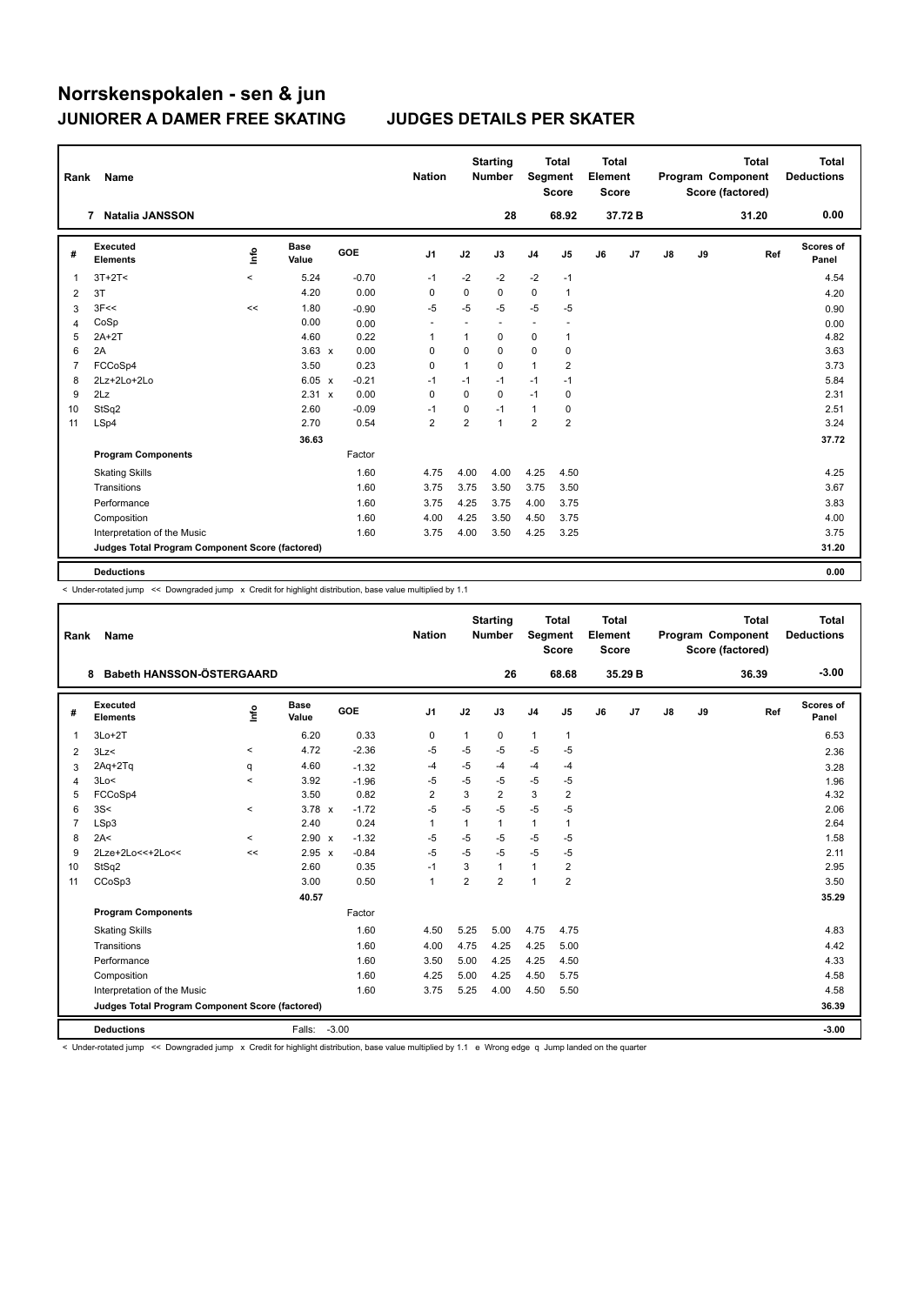| Rank | Name                                            |      |                      |         | <b>Nation</b>  |                | <b>Starting</b><br><b>Number</b> | Segment        | Total<br><b>Score</b> | <b>Total</b><br>Element<br><b>Score</b> |         |               |    | <b>Total</b><br>Program Component<br>Score (factored) | <b>Total</b><br><b>Deductions</b> |
|------|-------------------------------------------------|------|----------------------|---------|----------------|----------------|----------------------------------|----------------|-----------------------|-----------------------------------------|---------|---------------|----|-------------------------------------------------------|-----------------------------------|
|      | <b>Lovisa AAV</b><br>9                          |      |                      |         |                |                | 27                               |                | 68.29                 |                                         | 33.62 B |               |    | 34.67                                                 | 0.00                              |
| #    | <b>Executed</b><br><b>Elements</b>              | lnfo | <b>Base</b><br>Value | GOE     | J <sub>1</sub> | J2             | J3                               | J <sub>4</sub> | J5                    | J6                                      | J7      | $\mathsf{J}8$ | J9 | Ref                                                   | Scores of<br>Panel                |
| 1    | $3S+2T$                                         |      | 5.60                 | 0.72    | $\mathbf 1$    | $\overline{2}$ | 1                                | $\overline{2}$ | $\boldsymbol{2}$      |                                         |         |               |    |                                                       | 6.32                              |
| 2    | 2T                                              |      | 1.30                 | 0.09    | 0              | 1              | 0                                | 1              | $\overline{2}$        |                                         |         |               |    |                                                       | 1.39                              |
| 3    | 2A                                              |      | 3.30                 | $-0.11$ | $-1$           | 0              | 0                                | $-1$           | 0                     |                                         |         |               |    |                                                       | 3.19                              |
| 4    | 2Lo                                             |      | 1.70                 | 0.11    | 0              | $\overline{2}$ | $\mathbf 0$                      | $\mathbf{1}$   | $\mathbf{1}$          |                                         |         |               |    |                                                       | 1.81                              |
| 5    | FCSp3                                           |      | 2.80                 | $-0.19$ | $-1$           | 0              | $-1$                             | 0              | $-1$                  |                                         |         |               |    |                                                       | 2.61                              |
| 6    | 2A                                              |      | $3.63 \times$        | 0.33    | 0              | 2              | 1                                | 1              | $\mathbf{1}$          |                                         |         |               |    |                                                       | 3.96                              |
| 7    | 3S<<                                            | <<   | $1.43 \times$        | $-0.65$ | $-5$           | $-5$           | $-5$                             | $-4$           | $-5$                  |                                         |         |               |    |                                                       | 0.78                              |
| 8    | SSp4                                            |      | 2.50                 | 0.25    | $\mathbf{1}$   | $\overline{2}$ | $\mathbf{1}$                     | 1              | $\mathbf 0$           |                                         |         |               |    |                                                       | 2.75                              |
| 9    | StSq3                                           |      | 3.30                 | 0.44    | $-1$           | $\overline{2}$ | $\mathbf{1}$                     | $\overline{2}$ | $\overline{1}$        |                                         |         |               |    |                                                       | 3.74                              |
| 10   | 2F                                              |      | $1.98 \times$        | $-0.18$ | $-1$           | $-1$           | $-1$                             | $-1$           | $-1$                  |                                         |         |               |    |                                                       | 1.80                              |
| 11   | CCoSp4                                          |      | 3.50                 | $-0.23$ | $-1$           | 0              | $-1$                             | 0              | $-1$                  |                                         |         |               |    |                                                       | 3.27                              |
|      |                                                 |      | 31.04                |         |                |                |                                  |                |                       |                                         |         |               |    |                                                       | 33.62                             |
|      | <b>Program Components</b>                       |      |                      | Factor  |                |                |                                  |                |                       |                                         |         |               |    |                                                       |                                   |
|      | <b>Skating Skills</b>                           |      |                      | 1.60    | 4.50           | 4.75           | 4.75                             | 5.00           | 4.25                  |                                         |         |               |    |                                                       | 4.67                              |
|      | Transitions                                     |      |                      | 1.60    | 3.75           | 4.00           | 4.00                             | 4.50           | 3.75                  |                                         |         |               |    |                                                       | 3.92                              |
|      | Performance                                     |      |                      | 1.60    | 4.00           | 4.50           | 4.25                             | 4.75           | 4.25                  |                                         |         |               |    |                                                       | 4.33                              |
|      | Composition                                     |      |                      | 1.60    | 4.25           | 4.75           | 4.50                             | 5.00           | 4.25                  |                                         |         |               |    |                                                       | 4.50                              |
|      | Interpretation of the Music                     |      |                      | 1.60    | 3.75           | 4.50           | 4.25                             | 4.75           | 4.00                  |                                         |         |               |    |                                                       | 4.25                              |
|      | Judges Total Program Component Score (factored) |      |                      |         |                |                |                                  |                |                       |                                         |         |               |    |                                                       | 34.67                             |
|      | <b>Deductions</b>                               |      |                      |         |                |                |                                  |                |                       |                                         |         |               |    |                                                       | 0.00                              |

<< Downgraded jump x Credit for highlight distribution, base value multiplied by 1.1

| Rank           | Name                                            |      |                      |         | <b>Nation</b>  |                | <b>Starting</b><br><b>Number</b> | <b>Segment</b> | <b>Total</b><br><b>Score</b> | Total<br>Element<br><b>Score</b> |       |               |    | <b>Total</b><br>Program Component<br>Score (factored) | <b>Total</b><br><b>Deductions</b> |
|----------------|-------------------------------------------------|------|----------------------|---------|----------------|----------------|----------------------------------|----------------|------------------------------|----------------------------------|-------|---------------|----|-------------------------------------------------------|-----------------------------------|
| 10             | <b>Leona LANNESKOG</b>                          |      |                      |         |                |                | 13                               |                | 67.55                        |                                  | 32.88 |               |    | 34.67                                                 | 0.00                              |
| #              | Executed<br><b>Elements</b>                     | info | <b>Base</b><br>Value | GOE     | J <sub>1</sub> | J2             | J3                               | J <sub>4</sub> | J5                           | J6                               | J7    | $\mathsf{J}8$ | J9 | Ref                                                   | Scores of<br>Panel                |
| 1              | 2A                                              |      | 3.30                 | 0.11    | 0              | $\mathbf 0$    | 0                                | $\mathbf{1}$   | $\mathbf{1}$                 |                                  |       |               |    |                                                       | 3.41                              |
| 2              | 2Lz+2T+2Lo                                      |      | 5.10                 | 0.21    | 1              | 1              | $\mathbf 1$                      | 1              | 1                            |                                  |       |               |    |                                                       | 5.31                              |
| 3              | 2S                                              |      | 1.30                 | 0.09    | $\mathbf 0$    | 1              | 0                                | $\mathbf{1}$   | 1                            |                                  |       |               |    |                                                       | 1.39                              |
| 4              | FCCoSp3                                         |      | 3.00                 | 0.40    | 1              |                | 1                                | $\overline{2}$ | 2                            |                                  |       |               |    |                                                       | 3.40                              |
| 5              | 2F                                              |      | 1.80                 | 0.12    | $\Omega$       | 1              | 0                                | $\overline{2}$ | $\mathbf 1$                  |                                  |       |               |    |                                                       | 1.92                              |
| 6              | $2Lz+2T$                                        |      | 3.40                 | 0.07    | 1              | $-1$           | 0                                | $\mathbf{1}$   | 0                            |                                  |       |               |    |                                                       | 3.47                              |
| $\overline{7}$ | StSq1                                           |      | 1.80                 | 0.12    | $\mathbf 0$    | $\mathbf{1}$   | 1                                | $\overline{2}$ | 0                            |                                  |       |               |    |                                                       | 1.92                              |
| 8              | $2F+2Lo$                                        |      | $3.85 \times$        | $-0.06$ | $-1$           | 0              | 0                                | $-1$           | 0                            |                                  |       |               |    |                                                       | 3.79                              |
| 9              | CCoSp4                                          |      | 3.50                 | 0.58    | 2              | 0              | $\mathbf{1}$                     | $\overline{2}$ | $\overline{\mathbf{c}}$      |                                  |       |               |    |                                                       | 4.08                              |
| 10             | 2S                                              |      | $1.43 \times$        | 0.04    | $\mathbf 0$    | $\mathbf 1$    | 0                                | $\mathbf{1}$   | 0                            |                                  |       |               |    |                                                       | 1.47                              |
| 11             | LSp3                                            |      | 2.40                 | 0.32    | $\mathbf{1}$   | $\overline{1}$ | $\overline{2}$                   | $\overline{2}$ | 1                            |                                  |       |               |    |                                                       | 2.72                              |
|                |                                                 |      | 30.88                |         |                |                |                                  |                |                              |                                  |       |               |    |                                                       | 32.88                             |
|                | <b>Program Components</b>                       |      |                      | Factor  |                |                |                                  |                |                              |                                  |       |               |    |                                                       |                                   |
|                | <b>Skating Skills</b>                           |      |                      | 1.60    | 4.75           | 4.25           | 4.50                             | 4.50           | 4.25                         |                                  |       |               |    |                                                       | 4.42                              |
|                | Transitions                                     |      |                      | 1.60    | 4.00           | 4.00           | 3.75                             | 4.25           | 4.25                         |                                  |       |               |    |                                                       | 4.08                              |
|                | Performance                                     |      |                      | 1.60    | 4.50           | 4.50           | 4.25                             | 4.25           | 4.50                         |                                  |       |               |    |                                                       | 4.42                              |
|                | Composition                                     |      |                      | 1.60    | 4.75           | 4.50           | 4.00                             | 4.75           | 4.25                         |                                  |       |               |    |                                                       | 4.50                              |
|                | Interpretation of the Music                     |      |                      | 1.60    | 4.25           | 4.25           | 3.75                             | 4.50           | 4.25                         |                                  |       |               |    |                                                       | 4.25                              |
|                | Judges Total Program Component Score (factored) |      |                      |         |                |                |                                  |                |                              |                                  |       |               |    |                                                       | 34.67                             |
|                | <b>Deductions</b>                               |      |                      |         |                |                |                                  |                |                              |                                  |       |               |    |                                                       | 0.00                              |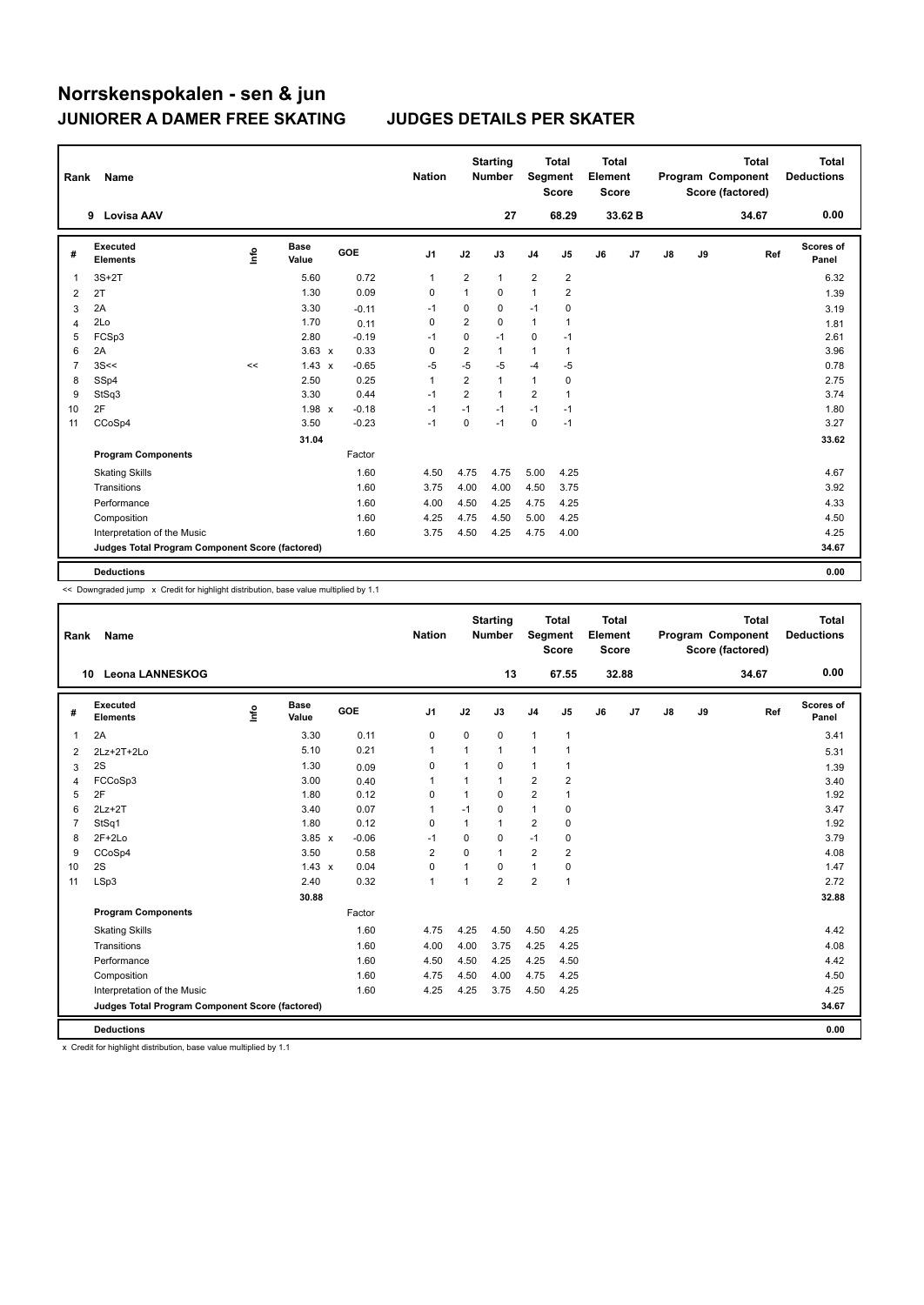| Rank           | Name                                            |    |                      |        | <b>Nation</b>  |                | <b>Starting</b><br><b>Number</b> |                         | <b>Total</b><br>Segment<br><b>Score</b> | <b>Total</b><br>Element<br><b>Score</b> |       |               |    | <b>Total</b><br>Program Component<br>Score (factored) | <b>Total</b><br><b>Deductions</b> |
|----------------|-------------------------------------------------|----|----------------------|--------|----------------|----------------|----------------------------------|-------------------------|-----------------------------------------|-----------------------------------------|-------|---------------|----|-------------------------------------------------------|-----------------------------------|
|                | Signe THÖRN<br>11                               |    |                      |        |                |                | 12                               |                         | 67.29                                   |                                         | 31.15 |               |    | 36.14                                                 | 0.00                              |
| #              | Executed<br><b>Elements</b>                     | ۴٥ | <b>Base</b><br>Value | GOE    | J <sub>1</sub> | J2             | J3                               | J <sub>4</sub>          | J <sub>5</sub>                          | J6                                      | J7    | $\mathsf{J}8$ | J9 | Ref                                                   | Scores of<br>Panel                |
| -1             | 2F+1Eu+2S                                       |    | 3.60                 | 0.18   | $\overline{2}$ | $\mathbf{1}$   | $\mathbf{1}$                     | $\mathbf{1}$            | $\mathbf{1}$                            |                                         |       |               |    |                                                       | 3.78                              |
| $\overline{2}$ | $2Lo+2Lo$                                       |    | 3.40                 | 0.17   | 1              | $\mathbf{1}$   | 0                                | $\mathbf{1}$            | $\overline{1}$                          |                                         |       |               |    |                                                       | 3.57                              |
| 3              | 2Lz                                             |    | 2.10                 | 0.35   | 1              | $\overline{2}$ | $\mathbf{1}$                     | $\overline{2}$          | $\overline{2}$                          |                                         |       |               |    |                                                       | 2.45                              |
| 4              | CCoSp4                                          |    | 3.50                 | 0.47   | 3              | $\overline{1}$ | $\overline{2}$                   | $\mathbf{1}$            | 1                                       |                                         |       |               |    |                                                       | 3.97                              |
| 5              | 1A                                              |    | 1.10                 | 0.11   | 1              | 1              | $\mathbf{1}$                     | 1                       |                                         |                                         |       |               |    |                                                       | 1.21                              |
| 6              | 2Lz                                             |    | 2.31 x               | 0.21   | 1              | $\overline{2}$ | $\mathbf{1}$                     | 1                       |                                         |                                         |       |               |    |                                                       | 2.52                              |
| 7              | $2F+2T$                                         |    | 3.41 x               | 0.12   | 1              | 1              | $\mathbf 0$                      | $\mathbf{1}$            | 0                                       |                                         |       |               |    |                                                       | 3.53                              |
| 8              | 2S                                              |    | $1.43 \times$        | 0.17   | 0              | 2              | $\mathbf{1}$                     | 1                       | 2                                       |                                         |       |               |    |                                                       | 1.60                              |
| 9              | FSSp2                                           |    | 2.30                 | 0.23   | 2              | 1              | $\mathbf{1}$                     | 1                       |                                         |                                         |       |               |    |                                                       | 2.53                              |
| 10             | StSq3                                           |    | 3.30                 | 0.66   | $\overline{2}$ | $\overline{2}$ | $\overline{1}$                   | $\overline{2}$          | $\overline{2}$                          |                                         |       |               |    |                                                       | 3.96                              |
| 11             | LSp2                                            |    | 1.90                 | 0.13   | 1              | 0              | $\mathbf 1$                      | $\overline{\mathbf{c}}$ | $\mathbf 0$                             |                                         |       |               |    |                                                       | 2.03                              |
|                |                                                 |    | 28.35                |        |                |                |                                  |                         |                                         |                                         |       |               |    |                                                       | 31.15                             |
|                | <b>Program Components</b>                       |    |                      | Factor |                |                |                                  |                         |                                         |                                         |       |               |    |                                                       |                                   |
|                | <b>Skating Skills</b>                           |    |                      | 1.60   | 5.25           | 4.50           | 4.25                             | 4.50                    | 4.25                                    |                                         |       |               |    |                                                       | 4.42                              |
|                | Transitions                                     |    |                      | 1.60   | 5.00           | 4.25           | 3.75                             | 4.25                    | 4.25                                    |                                         |       |               |    |                                                       | 4.25                              |
|                | Performance                                     |    |                      | 1.60   | 5.50           | 4.75           | 4.50                             | 4.75                    | 4.50                                    |                                         |       |               |    |                                                       | 4.67                              |
|                | Composition                                     |    |                      | 1.60   | 5.50           | 4.50           | 4.25                             | 5.00                    | 4.50                                    |                                         |       |               |    |                                                       | 4.67                              |
|                | Interpretation of the Music                     |    |                      | 1.60   | 5.50           | 4.50           | 4.25                             | 4.75                    | 4.50                                    |                                         |       |               |    |                                                       | 4.58                              |
|                | Judges Total Program Component Score (factored) |    |                      |        |                |                |                                  |                         |                                         |                                         |       |               |    |                                                       | 36.14                             |
|                | <b>Deductions</b>                               |    |                      |        |                |                |                                  |                         |                                         |                                         |       |               |    |                                                       | 0.00                              |

x Credit for highlight distribution, base value multiplied by 1.1

| Rank           | Name                                            |      |                      |            | <b>Nation</b>  |                | <b>Starting</b><br><b>Number</b> | Segment        | <b>Total</b><br><b>Score</b> | Total<br>Element<br><b>Score</b> |                |               |    | <b>Total</b><br>Program Component<br>Score (factored) | <b>Total</b><br><b>Deductions</b> |
|----------------|-------------------------------------------------|------|----------------------|------------|----------------|----------------|----------------------------------|----------------|------------------------------|----------------------------------|----------------|---------------|----|-------------------------------------------------------|-----------------------------------|
|                | <b>Mia MALIN</b><br>12                          |      |                      |            |                |                | 20                               |                | 65.55                        |                                  | 32.09          |               |    | 33.46                                                 | 0.00                              |
| #              | Executed<br><b>Elements</b>                     | ١rfo | <b>Base</b><br>Value | <b>GOE</b> | J <sub>1</sub> | J2             | J3                               | J <sub>4</sub> | J <sub>5</sub>               | J6                               | J <sub>7</sub> | $\mathsf{J}8$ | J9 | Ref                                                   | Scores of<br>Panel                |
| 1              | 2Lz+2T+2Lo                                      |      | 5.10                 | 0.14       | $\mathbf{1}$   | 0              | 0                                | $\mathbf{1}$   | 1                            |                                  |                |               |    |                                                       | 5.24                              |
| 2              | $2F+2Lo$                                        |      | 3.50                 | 0.12       | $\mathbf{1}$   | 0              | $\Omega$                         | $\mathbf{1}$   | 1                            |                                  |                |               |    |                                                       | 3.62                              |
| 3              | 1A                                              |      | 1.10                 | 0.15       | 1              | $\overline{2}$ | $\Omega$                         | $\mathbf{1}$   | $\overline{2}$               |                                  |                |               |    |                                                       | 1.25                              |
| $\overline{4}$ | 2Lz                                             |      | 2.10                 | 0.35       | 1              | $\overline{2}$ | $\mathbf{1}$                     | $\overline{2}$ | $\overline{2}$               |                                  |                |               |    |                                                       | 2.45                              |
| 5              | 2S                                              |      | 1.30                 | 0.13       | $\Omega$       | $\mathbf{1}$   | $\overline{1}$                   | $\mathbf{1}$   | 1                            |                                  |                |               |    |                                                       | 1.43                              |
| 6              | CCoSp4                                          |      | 3.50                 | 0.35       | $\Omega$       | 1              | 1                                | $\mathbf{1}$   | 2                            |                                  |                |               |    |                                                       | 3.85                              |
| $\overline{7}$ | $2S+2T$                                         |      | $2.86 \times$        | 0.00       | $\Omega$       | 0              | $\Omega$                         | 0              | 0                            |                                  |                |               |    |                                                       | 2.86                              |
| 8              | 2F                                              |      | $1.98 \times$        | 0.00       | $\Omega$       | $\Omega$       | $\Omega$                         | $\mathbf{1}$   | 0                            |                                  |                |               |    |                                                       | 1.98                              |
| 9              | StSq3                                           |      | 3.30                 | 0.00       | 0              | 1              | $\Omega$                         | 0              | 0                            |                                  |                |               |    |                                                       | 3.30                              |
| 10             | FCSSp3                                          |      | 2.60                 | 0.09       | 0              | 2              | $\Omega$                         | 0              | 1                            |                                  |                |               |    |                                                       | 2.69                              |
| 11             | LSp4                                            |      | 2.70                 | 0.72       | 3              | 3              | $\overline{2}$                   | 3              | 2                            |                                  |                |               |    |                                                       | 3.42                              |
|                |                                                 |      | 30.04                |            |                |                |                                  |                |                              |                                  |                |               |    |                                                       | 32.09                             |
|                | <b>Program Components</b>                       |      |                      | Factor     |                |                |                                  |                |                              |                                  |                |               |    |                                                       |                                   |
|                | <b>Skating Skills</b>                           |      |                      | 1.60       | 4.50           | 4.50           | 4.00                             | 4.50           | 4.50                         |                                  |                |               |    |                                                       | 4.50                              |
|                | Transitions                                     |      |                      | 1.60       | 4.00           | 4.25           | 3.75                             | 4.25           | 4.00                         |                                  |                |               |    |                                                       | 4.08                              |
|                | Performance                                     |      |                      | 1.60       | 4.25           | 4.50           | 4.25                             | 4.25           | 4.25                         |                                  |                |               |    |                                                       | 4.25                              |
|                | Composition                                     |      |                      | 1.60       | 4.00           | 4.25           | 4.00                             | 4.50           | 4.00                         |                                  |                |               |    |                                                       | 4.08                              |
|                | Interpretation of the Music                     |      |                      | 1.60       | 3.75           | 4.25           | 4.00                             | 4.50           | 3.75                         |                                  |                |               |    |                                                       | 4.00                              |
|                | Judges Total Program Component Score (factored) |      |                      |            |                |                |                                  |                |                              |                                  |                |               |    |                                                       | 33.46                             |
|                | <b>Deductions</b>                               |      |                      |            |                |                |                                  |                |                              |                                  |                |               |    |                                                       | 0.00                              |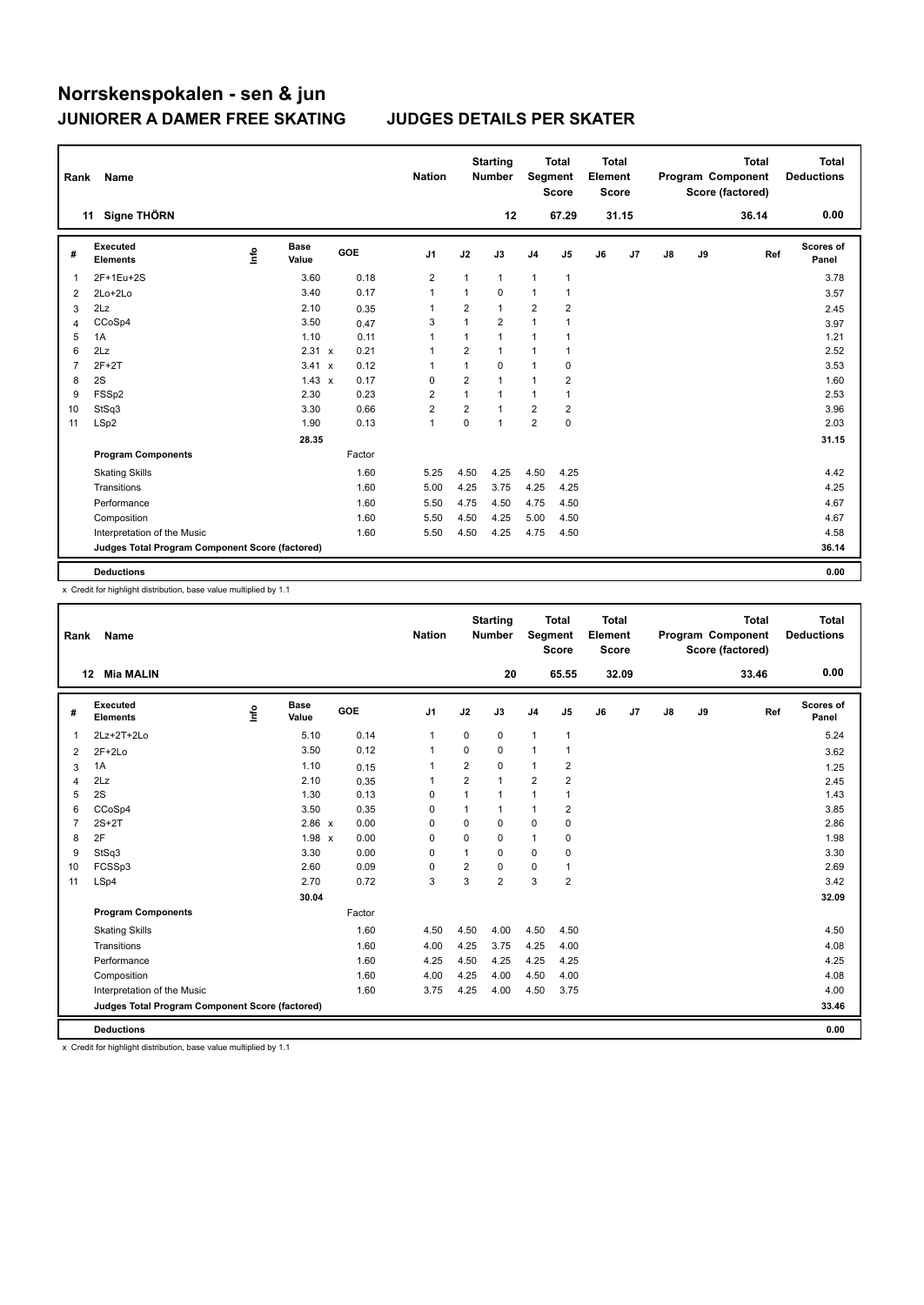| Rank           | Name                                            |    |                      |            | <b>Nation</b>  |                | <b>Starting</b><br><b>Number</b> | Segment        | <b>Total</b><br><b>Score</b> | <b>Total</b><br>Element<br><b>Score</b> |       |               |    | <b>Total</b><br>Program Component<br>Score (factored) | <b>Total</b><br><b>Deductions</b> |
|----------------|-------------------------------------------------|----|----------------------|------------|----------------|----------------|----------------------------------|----------------|------------------------------|-----------------------------------------|-------|---------------|----|-------------------------------------------------------|-----------------------------------|
|                | 13 Fanny ERLINGSSON                             |    |                      |            |                |                | 11                               |                | 64.44                        |                                         | 31.04 |               |    | 34.40                                                 | $-1.00$                           |
| #              | Executed<br><b>Elements</b>                     | ۴٥ | <b>Base</b><br>Value | <b>GOE</b> | J <sub>1</sub> | J2             | J3                               | J <sub>4</sub> | J5                           | J6                                      | J7    | $\mathsf{J}8$ | J9 | Ref                                                   | Scores of<br>Panel                |
| 1              | 2A                                              |    | 3.30                 | 0.66       | 2              | $\overline{2}$ | $\mathbf{1}$                     | $\overline{2}$ | $\overline{2}$               |                                         |       |               |    |                                                       | 3.96                              |
| $\overline{2}$ | 2Lz                                             |    | 2.10                 | 0.42       | 1              | $\overline{2}$ | $\overline{2}$                   | $\overline{2}$ | 3                            |                                         |       |               |    |                                                       | 2.52                              |
| 3              | $2Lz+2T+2Lo$                                    |    | 5.10                 | 0.14       | 0              | $-1$           | $\mathbf{1}$                     | 1              | 1                            |                                         |       |               |    |                                                       | 5.24                              |
| 4              | FSSp3                                           |    | 2.60                 | $-0.26$    | $-1$           | $-1$           | $-1$                             | $-1$           | $-1$                         |                                         |       |               |    |                                                       | 2.34                              |
| 5              | 2A                                              |    | 3.30                 | $-1.65$    | $-5$           | $-5$           | $-5$                             | $-5$           | $-5$                         |                                         |       |               |    |                                                       | 1.65                              |
| 6              | CCoSp3                                          |    | 3.00                 | 0.30       | $\overline{2}$ | 1              | $\mathbf{1}$                     | $\mathbf{1}$   | 1                            |                                         |       |               |    |                                                       | 3.30                              |
| 7              | $2F+2T$                                         |    | 3.41 x               | $-0.18$    | $-1$           | $-2$           | $-1$                             | 1              | $-1$                         |                                         |       |               |    |                                                       | 3.23                              |
| 8              | CSp3                                            |    | 2.30                 | $-0.15$    | -1             | $-1$           | $-2$                             | $\mathbf 0$    | 0                            |                                         |       |               |    |                                                       | 2.15                              |
| 9              | StSq2                                           |    | 2.60                 | 0.09       | $\Omega$       | $\Omega$       | $\Omega$                         | 1              | 1                            |                                         |       |               |    |                                                       | 2.69                              |
| 10             | $2F+1Lo$                                        |    | $2.53 \times$        | 0.00       | $\Omega$       | 0              | 0                                | 0              | 0                            |                                         |       |               |    |                                                       | 2.53                              |
| 11             | 2S                                              |    | $1.43 \times$        | 0.00       | 0              | 0              | $\mathbf 0$                      | 0              | 0                            |                                         |       |               |    |                                                       | 1.43                              |
|                |                                                 |    | 31.67                |            |                |                |                                  |                |                              |                                         |       |               |    |                                                       | 31.04                             |
|                | <b>Program Components</b>                       |    |                      | Factor     |                |                |                                  |                |                              |                                         |       |               |    |                                                       |                                   |
|                | <b>Skating Skills</b>                           |    |                      | 1.60       | 4.75           | 4.25           | 4.50                             | 4.25           | 4.50                         |                                         |       |               |    |                                                       | 4.42                              |
|                | Transitions                                     |    |                      | 1.60       | 4.50           | 3.75           | 4.25                             | 4.25           | 4.25                         |                                         |       |               |    |                                                       | 4.25                              |
|                | Performance                                     |    |                      | 1.60       | 4.25           | 4.00           | 4.25                             | 4.50           | 4.50                         |                                         |       |               |    |                                                       | 4.33                              |
|                | Composition                                     |    |                      | 1.60       | 4.50           | 4.00           | 4.50                             | 4.50           | 4.25                         |                                         |       |               |    |                                                       | 4.42                              |
|                | Interpretation of the Music                     |    |                      | 1.60       | 4.25           | 3.75           | 4.00                             | 4.25           | 4.00                         |                                         |       |               |    |                                                       | 4.08                              |
|                | Judges Total Program Component Score (factored) |    |                      |            |                |                |                                  |                |                              |                                         |       |               |    |                                                       | 34.40                             |
|                | <b>Deductions</b>                               |    | Falls: -1.00         |            |                |                |                                  |                |                              |                                         |       |               |    |                                                       | $-1.00$                           |

x Credit for highlight distribution, base value multiplied by 1.1

| Rank           | Name                                            |             |                      |         | <b>Nation</b>  |                | <b>Starting</b><br><b>Number</b> | Segment        | <b>Total</b><br><b>Score</b> | <b>Total</b><br>Element<br><b>Score</b> |                |               |    | <b>Total</b><br>Program Component<br>Score (factored) |     | <b>Total</b><br><b>Deductions</b> |
|----------------|-------------------------------------------------|-------------|----------------------|---------|----------------|----------------|----------------------------------|----------------|------------------------------|-----------------------------------------|----------------|---------------|----|-------------------------------------------------------|-----|-----------------------------------|
|                | Julia JONSSON-SHIMADA<br>14                     |             |                      |         |                |                | 16                               |                | 63.92                        |                                         | 30.58          |               |    | 33.34                                                 |     | 0.00                              |
| #              | Executed<br><b>Elements</b>                     | <u>info</u> | <b>Base</b><br>Value | GOE     | J <sub>1</sub> | J2             | J3                               | J <sub>4</sub> | J5                           | J6                                      | J <sub>7</sub> | $\mathsf{J}8$ | J9 |                                                       | Ref | Scores of<br>Panel                |
| $\mathbf{1}$   | 2A                                              |             | 3.30                 | $-0.22$ | 0              | $-1$           | $-1$                             | $-2$           | 0                            |                                         |                |               |    |                                                       |     | 3.08                              |
| 2              | 2A                                              |             | 3.30                 | $-0.33$ | $\mathbf 0$    | $-1$           | $-1$                             | $-1$           | $-1$                         |                                         |                |               |    |                                                       |     | 2.97                              |
| 3              | FSSp3                                           |             | 2.60                 | 0.17    | 0              | $\overline{2}$ | 1                                | $\mathbf{1}$   | $-1$                         |                                         |                |               |    |                                                       |     | 2.77                              |
| $\overline{4}$ | 2F!+1Lo+2T                                      | ı           | 3.60                 | $-0.24$ | $-2$           | $-1$           | $-1$                             | $-2$           | $-1$                         |                                         |                |               |    |                                                       |     | 3.36                              |
| 5              | $2Lz!+2Lo$                                      |             | 3.80                 | $-0.28$ | $-1$           | $-2$           | $-1$                             | $-2$           | 0                            |                                         |                |               |    |                                                       |     | 3.52                              |
| 6              | 2S                                              |             | $1.43 \times$        | 0.13    | $\mathbf 0$    | 1              | 1                                | $\mathbf{1}$   | 1                            |                                         |                |               |    |                                                       |     | 1.56                              |
| $\overline{7}$ | CCoSp2                                          |             | 2.50                 | 0.25    | $\mathbf{1}$   | 1              | 1                                | 0              | 2                            |                                         |                |               |    |                                                       |     | 2.75                              |
| 8              | $2Lz+2T$                                        |             | $3.74 \times$        | $-0.21$ | $-1$           | $-2$           | 0                                | $-1$           | $-1$                         |                                         |                |               |    |                                                       |     | 3.53                              |
| 9              | 2F!                                             |             | $1.98 \times$        | $-0.18$ | $-1$           | $-1$           | $-1$                             | $-2$           | 0                            |                                         |                |               |    |                                                       |     | 1.80                              |
| 10             | StSq2                                           |             | 2.60                 | 0.00    | $\mathbf 0$    | 0              | 0                                | $\mathbf{1}$   | 0                            |                                         |                |               |    |                                                       |     | 2.60                              |
| 11             | LSp3                                            |             | 2.40                 | 0.24    | $\mathbf{1}$   | 1              | 1                                | $\mathbf{1}$   | 1                            |                                         |                |               |    |                                                       |     | 2.64                              |
|                |                                                 |             | 31.25                |         |                |                |                                  |                |                              |                                         |                |               |    |                                                       |     | 30.58                             |
|                | <b>Program Components</b>                       |             |                      | Factor  |                |                |                                  |                |                              |                                         |                |               |    |                                                       |     |                                   |
|                | <b>Skating Skills</b>                           |             |                      | 1.60    | 4.50           | 4.25           | 4.25                             | 3.75           | 4.25                         |                                         |                |               |    |                                                       |     | 4.25                              |
|                | Transitions                                     |             |                      | 1.60    | 4.25           | 3.75           | 4.25                             | 3.75           | 3.75                         |                                         |                |               |    |                                                       |     | 3.92                              |
|                | Performance                                     |             |                      | 1.60    | 4.25           | 4.25           | 4.00                             | 4.00           | 4.25                         |                                         |                |               |    |                                                       |     | 4.17                              |
|                | Composition                                     |             |                      | 1.60    | 4.50           | 4.00           | 4.50                             | 4.25           | 4.25                         |                                         |                |               |    |                                                       |     | 4.33                              |
|                | Interpretation of the Music                     |             |                      | 1.60    | 4.50           | 4.00           | 4.00                             | 4.25           | 4.25                         |                                         |                |               |    |                                                       |     | 4.17                              |
|                | Judges Total Program Component Score (factored) |             |                      |         |                |                |                                  |                |                              |                                         |                |               |    |                                                       |     | 33.34                             |
|                | <b>Deductions</b>                               |             |                      |         |                |                |                                  |                |                              |                                         |                |               |    |                                                       |     | 0.00                              |

x Credit for highlight distribution, base value multiplied by 1.1 ! Not clear edge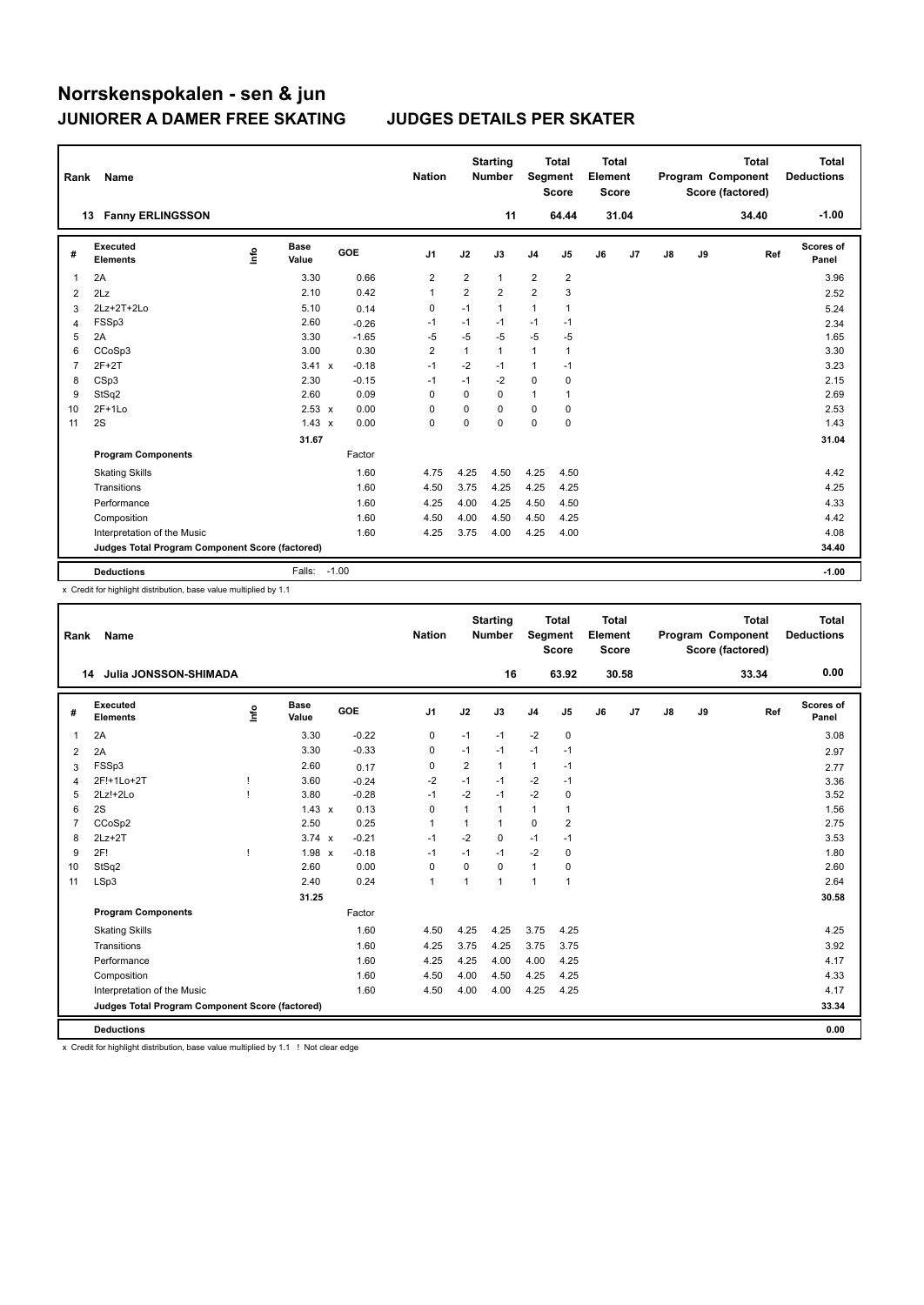| Rank           | Name                                            |         |                      |         | <b>Nation</b>  |             | <b>Starting</b><br><b>Number</b> | Segment        | <b>Total</b><br><b>Score</b> | <b>Total</b><br>Element<br><b>Score</b> |                |    |    | <b>Total</b><br>Program Component<br>Score (factored) | <b>Total</b><br><b>Deductions</b> |
|----------------|-------------------------------------------------|---------|----------------------|---------|----------------|-------------|----------------------------------|----------------|------------------------------|-----------------------------------------|----------------|----|----|-------------------------------------------------------|-----------------------------------|
|                | <b>Elisabeth GLANTZ</b><br>15                   |         |                      |         |                |             | 17                               |                | 63.58                        |                                         | 33.17B         |    |    | 32.41                                                 | $-2.00$                           |
| #              | Executed<br><b>Elements</b>                     | info    | <b>Base</b><br>Value | GOE     | J <sub>1</sub> | J2          | J3                               | J <sub>4</sub> | J5                           | J6                                      | J <sub>7</sub> | J8 | J9 | Ref                                                   | Scores of<br>Panel                |
| -1             | 3T                                              |         | 4.20                 | $-2.10$ | $-5$           | $-5$        | -5                               | $-5$           | $-5$                         |                                         |                |    |    |                                                       | 2.10                              |
| $\overline{2}$ | 3S<                                             | $\prec$ | 3.44                 | $-1.72$ | $-5$           | $-5$        | $-5$                             | $-5$           | $-5$                         |                                         |                |    |    |                                                       | 1.72                              |
| 3              | 2A                                              |         | 3.30                 | $-0.99$ | $-3$           | $-4$        | $-3$                             | $-3$           | -3                           |                                         |                |    |    |                                                       | 2.31                              |
| 4              | CCoSp4                                          |         | 3.50                 | 0.23    | $\mathbf{1}$   | $\Omega$    | 1                                | $-4$           | 1                            |                                         |                |    |    |                                                       | 3.73                              |
| 5              | $2F+2T$                                         |         | 3.10                 | $-0.18$ | $-1$           | $-1$        | $-1$                             | $-2$           | $-1$                         |                                         |                |    |    |                                                       | 2.92                              |
| 6              | StSq3                                           |         | 3.30                 | 0.33    | $\mathbf{1}$   | 1           | 1                                | 1              | 0                            |                                         |                |    |    |                                                       | 3.63                              |
| 7              | 2Lz+1Eu+2F                                      |         | 4.84 $x$             | $-0.28$ | $-1$           | $-2$        | $-2$                             | $-1$           | $-1$                         |                                         |                |    |    |                                                       | 4.56                              |
| 8              | 2Lo                                             |         | $1.87 \times$        | 0.00    | $\mathbf 0$    | $\mathbf 0$ | $\mathbf 0$                      | $-1$           | 0                            |                                         |                |    |    |                                                       | 1.87                              |
| 9              | $2Lz!+2T$                                       |         | $3.74 \times$        | $-0.35$ | $-2$           | $-1$        | $-1$                             | $-2$           | $-2$                         |                                         |                |    |    |                                                       | 3.39                              |
| 10             | FSSp3                                           |         | 2.60                 | $-0.52$ | $-2$           | $-2$        | $-2$                             | $-3$           | $-2$                         |                                         |                |    |    |                                                       | 2.08                              |
| 11             | CSp4                                            |         | 2.60                 | 0.26    | $\mathbf{1}$   | 1           | 1                                | $-2$           | $\mathbf{1}$                 |                                         |                |    |    |                                                       | 2.86                              |
|                |                                                 |         | 36.49                |         |                |             |                                  |                |                              |                                         |                |    |    |                                                       | 33.17                             |
|                | <b>Program Components</b>                       |         |                      | Factor  |                |             |                                  |                |                              |                                         |                |    |    |                                                       |                                   |
|                | <b>Skating Skills</b>                           |         |                      | 1.60    | 4.50           | 4.00        | 4.50                             | 4.25           | 3.75                         |                                         |                |    |    |                                                       | 4.25                              |
|                | Transitions                                     |         |                      | 1.60    | 4.00           | 3.50        | 4.00                             | 4.00           | 3.75                         |                                         |                |    |    |                                                       | 3.92                              |
|                | Performance                                     |         |                      | 1.60    | 4.00           | 3.75        | 4.25                             | 4.00           | 3.50                         |                                         |                |    |    |                                                       | 3.92                              |
|                | Composition                                     |         |                      | 1.60    | 4.50           | 4.00        | 4.25                             | 4.25           | 3.50                         |                                         |                |    |    |                                                       | 4.17                              |
|                | Interpretation of the Music                     |         |                      | 1.60    | 4.25           | 3.75        | 4.00                             | 4.25           | 3.50                         |                                         |                |    |    |                                                       | 4.00                              |
|                | Judges Total Program Component Score (factored) |         |                      |         |                |             |                                  |                |                              |                                         |                |    |    |                                                       | 32.41                             |
|                | <b>Deductions</b>                               |         | Falls:               | $-2.00$ |                |             |                                  |                |                              |                                         |                |    |    |                                                       | $-2.00$                           |

< Under-rotated jump x Credit for highlight distribution, base value multiplied by 1.1 ! Not clear edge

| Rank           | Name                                            |      |                      |                      | <b>Nation</b>  |                         | <b>Starting</b><br><b>Number</b> | Segment        | <b>Total</b><br><b>Score</b> | <b>Total</b><br>Element<br><b>Score</b> |       |               |    | <b>Total</b><br>Program Component<br>Score (factored) | <b>Total</b><br><b>Deductions</b> |
|----------------|-------------------------------------------------|------|----------------------|----------------------|----------------|-------------------------|----------------------------------|----------------|------------------------------|-----------------------------------------|-------|---------------|----|-------------------------------------------------------|-----------------------------------|
|                | <b>Nicole NORIN</b><br>16                       |      |                      |                      |                |                         | 19                               |                | 62.81                        |                                         | 30.01 |               |    | 32.80                                                 | 0.00                              |
| #              | Executed<br><b>Elements</b>                     | Info | <b>Base</b><br>Value | GOE                  | J <sub>1</sub> | J2                      | J3                               | J <sub>4</sub> | J5                           | J6                                      | J7    | $\mathsf{J}8$ | J9 | Ref                                                   | Scores of<br>Panel                |
| $\overline{1}$ | $2A+2T$                                         |      | 4.60                 | 0.00                 | $\mathbf 0$    | $\mathbf 0$             | 0                                | 0              | 0                            |                                         |       |               |    |                                                       | 4.60                              |
| 2              | 2S                                              |      | 1.30                 | 0.00                 | 0              | 1                       | 0                                | $\mathbf 0$    | $\mathbf 0$                  |                                         |       |               |    |                                                       | 1.30                              |
| 3              | 2Lo+1Eu+2F                                      |      | 4.00                 | 0.18                 | $\mathbf 0$    | $\overline{\mathbf{c}}$ | $\mathbf{1}$                     | $-2$           | $\overline{2}$               |                                         |       |               |    |                                                       | 4.18                              |
| 4              | 2Lz+2Lo                                         |      | 3.80                 | $-0.21$              | $\mathbf 0$    | $-1$                    | $-1$                             | $-2$           | $-1$                         |                                         |       |               |    |                                                       | 3.59                              |
| 5              | CCoSp4                                          |      | 3.50                 | 0.12                 | $-1$           | $\overline{1}$          | $\mathbf 0$                      | $\mathbf{1}$   | 0                            |                                         |       |               |    |                                                       | 3.62                              |
| 6              | 1A                                              |      | $1.21 \times$        | $-0.11$              | $-1$           | $-1$                    | $-1$                             | $-1$           | $-2$                         |                                         |       |               |    |                                                       | 1.10                              |
| $\overline{7}$ | 2F                                              |      | 1.98                 | 0.00<br>$\mathbf{x}$ | $\mathbf 0$    | $\Omega$                | $\Omega$                         | $\mathbf 0$    | 0                            |                                         |       |               |    |                                                       | 1.98                              |
| 8              | 2Lz!                                            | ı    | 2.31 x               | $-0.14$              | 0              | $-1$                    | $-1$                             | $-1$           | 0                            |                                         |       |               |    |                                                       | 2.17                              |
| 9              | FSSp4                                           |      | 3.00                 | 0.10                 | 0              | $\mathbf{1}$            | $\mathbf{1}$                     | $-2$           | 0                            |                                         |       |               |    |                                                       | 3.10                              |
| 10             | StSq2                                           |      | 2.60                 | $-0.09$              | $-2$           | 1                       | 1                                | $-1$           | $-1$                         |                                         |       |               |    |                                                       | 2.51                              |
| 11             | CSp2                                            |      | 1.80                 | 0.06                 | $\mathbf 0$    | 1                       | 0                                | $\mathbf{1}$   | 0                            |                                         |       |               |    |                                                       | 1.86                              |
|                |                                                 |      | 30.10                |                      |                |                         |                                  |                |                              |                                         |       |               |    |                                                       | 30.01                             |
|                | <b>Program Components</b>                       |      |                      | Factor               |                |                         |                                  |                |                              |                                         |       |               |    |                                                       |                                   |
|                | <b>Skating Skills</b>                           |      |                      | 1.60                 | 4.25           | 4.00                    | 4.25                             | 4.00           | 4.25                         |                                         |       |               |    |                                                       | 4.17                              |
|                | Transitions                                     |      |                      | 1.60                 | 4.25           | 3.75                    | 4.00                             | 3.50           | 4.25                         |                                         |       |               |    |                                                       | 4.00                              |
|                | Performance                                     |      |                      | 1.60                 | 4.00           | 4.25                    | 4.25                             | 3.50           | 4.00                         |                                         |       |               |    |                                                       | 4.08                              |
|                | Composition                                     |      |                      | 1.60                 | 4.00           | 4.50                    | 4.25                             | 4.00           | 4.50                         |                                         |       |               |    |                                                       | 4.25                              |
|                | Interpretation of the Music                     |      |                      | 1.60                 | 3.75           | 4.25                    | 4.00                             | 3.75           | 4.25                         |                                         |       |               |    |                                                       | 4.00                              |
|                | Judges Total Program Component Score (factored) |      |                      |                      |                |                         |                                  |                |                              |                                         |       |               |    |                                                       | 32.80                             |
|                | <b>Deductions</b>                               |      |                      |                      |                |                         |                                  |                |                              |                                         |       |               |    |                                                       | 0.00                              |

x Credit for highlight distribution, base value multiplied by 1.1 ! Not clear edge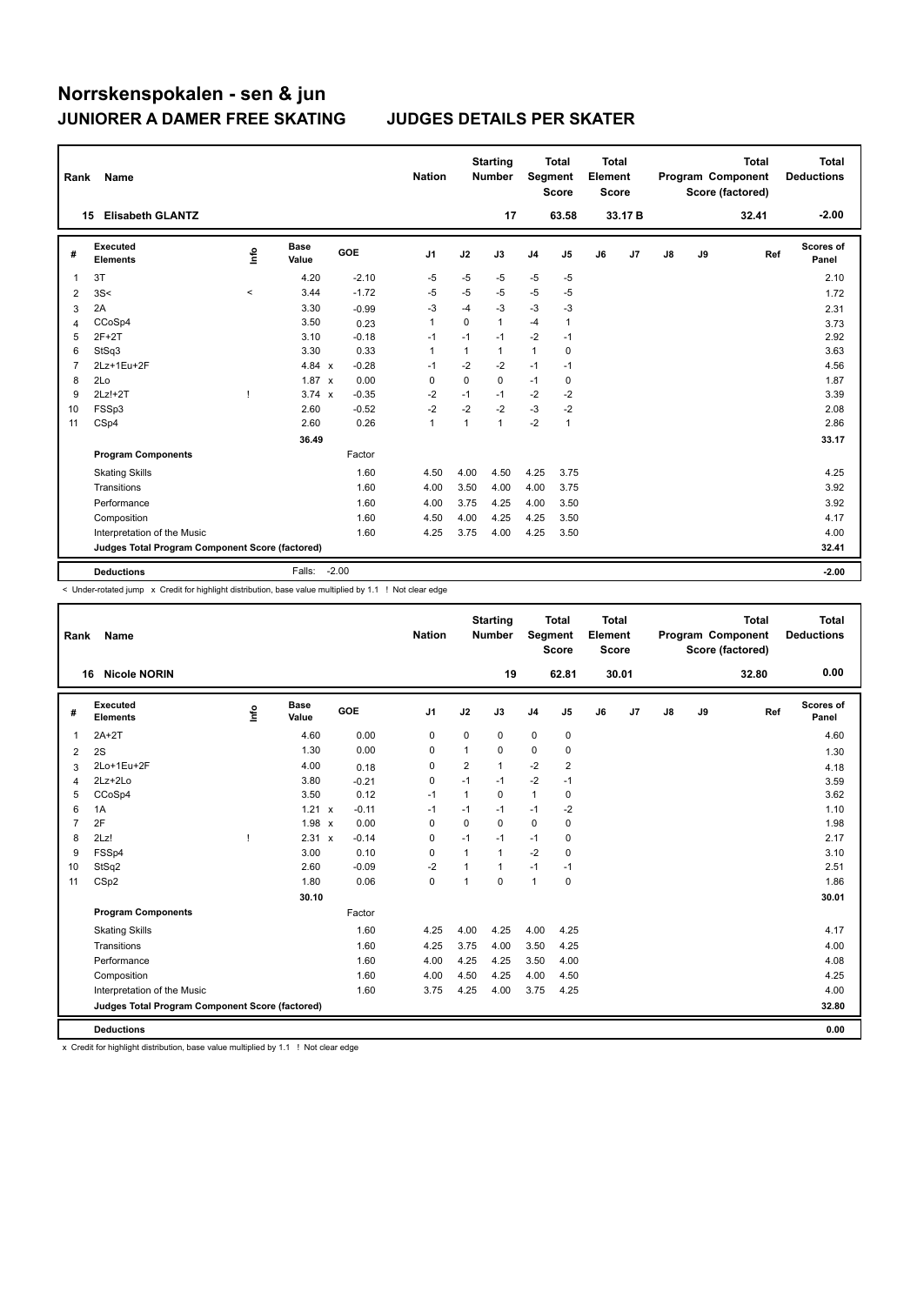| Rank           | Name                                            |    |                      |        | <b>Nation</b>  |             | <b>Starting</b><br><b>Number</b> |                | <b>Total</b><br>Segment<br><b>Score</b> | <b>Total</b><br>Element<br><b>Score</b> |                |    |    | <b>Total</b><br>Program Component<br>Score (factored) | <b>Total</b><br><b>Deductions</b> |
|----------------|-------------------------------------------------|----|----------------------|--------|----------------|-------------|----------------------------------|----------------|-----------------------------------------|-----------------------------------------|----------------|----|----|-------------------------------------------------------|-----------------------------------|
|                | Angelica HAGSTRÖM<br>17                         |    |                      |        |                |             | 8                                |                | 62.35                                   |                                         | 29.95          |    |    | 32.40                                                 | 0.00                              |
| #              | <b>Executed</b><br><b>Elements</b>              | ۴٥ | <b>Base</b><br>Value | GOE    | J1             | J2          | J3                               | J <sub>4</sub> | J5                                      | J6                                      | J <sub>7</sub> | J8 | J9 | Ref                                                   | Scores of<br>Panel                |
| 1              | $2F+2T$                                         |    | 3.10                 | 0.06   | 1              | 0           | 0                                | $-1$           | 1                                       |                                         |                |    |    |                                                       | 3.16                              |
| 2              | 2Lz+1Eu+2S                                      |    | 3.90                 | 0.14   | 0              | 1           | $\mathbf{1}$                     | 0              | $\mathbf{1}$                            |                                         |                |    |    |                                                       | 4.04                              |
| 3              | CCoSp4                                          |    | 3.50                 | 0.35   | $\overline{1}$ | 0           | $\overline{2}$                   | $\mathbf{1}$   | 1                                       |                                         |                |    |    |                                                       | 3.85                              |
| 4              | 2Lo                                             |    | 1.70                 | 0.17   | 1              | 1           | $\mathbf 0$                      | $\mathbf{1}$   | $\mathbf{1}$                            |                                         |                |    |    |                                                       | 1.87                              |
| 5              | $2F+2T$                                         |    | 3.10                 | 0.00   | 1              | $\mathbf 0$ | $\Omega$                         | 0              | 0                                       |                                         |                |    |    |                                                       | 3.10                              |
| 6              | StSq3                                           |    | 3.30                 | 0.00   | 1              | $-1$        | 0                                | $-1$           | 1                                       |                                         |                |    |    |                                                       | 3.30                              |
| $\overline{7}$ | 2S                                              |    | $1.43 \times$        | 0.04   | 0              | 1           | $\mathbf{1}$                     | $\mathbf 0$    | 0                                       |                                         |                |    |    |                                                       | 1.47                              |
| 8              | 2Lz                                             |    | 2.31 x               | 0.00   | 0              | $\mathbf 0$ | 0                                | $-1$           | 0                                       |                                         |                |    |    |                                                       | 2.31                              |
| 9              | FCCoSp3                                         |    | 3.00                 | 0.00   | $-1$           | 0           | 0                                | $\mathbf 0$    | 0                                       |                                         |                |    |    |                                                       | 3.00                              |
| 10             | 1A                                              |    | $1.21 \times$        | 0.00   | 0              | 1           | $\Omega$                         | 0              | 0                                       |                                         |                |    |    |                                                       | 1.21                              |
| 11             | LSp3                                            |    | 2.40                 | 0.24   | $\overline{1}$ |             | $\mathbf{1}$                     | $\mathbf{1}$   | 1                                       |                                         |                |    |    |                                                       | 2.64                              |
|                |                                                 |    | 28.95                |        |                |             |                                  |                |                                         |                                         |                |    |    |                                                       | 29.95                             |
|                | <b>Program Components</b>                       |    |                      | Factor |                |             |                                  |                |                                         |                                         |                |    |    |                                                       |                                   |
|                | <b>Skating Skills</b>                           |    |                      | 1.60   | 4.50           | 3.50        | 4.00                             | 4.00           | 3.75                                    |                                         |                |    |    |                                                       | 3.92                              |
|                | Transitions                                     |    |                      | 1.60   | 4.25           | 3.75        | 4.00                             | 3.50           | 4.00                                    |                                         |                |    |    |                                                       | 3.92                              |
|                | Performance                                     |    |                      | 1.60   | 4.50           | 3.75        | 4.25                             | 4.00           | 4.00                                    |                                         |                |    |    |                                                       | 4.08                              |
|                | Composition                                     |    |                      | 1.60   | 4.75           | 4.25        | 4.25                             | 4.00           | 4.25                                    |                                         |                |    |    |                                                       | 4.25                              |
|                | Interpretation of the Music                     |    |                      | 1.60   | 4.50           | 4.00        | 4.00                             | 4.25           | 4.00                                    |                                         |                |    |    |                                                       | 4.08                              |
|                | Judges Total Program Component Score (factored) |    |                      |        |                |             |                                  |                |                                         |                                         |                |    |    |                                                       | 32.40                             |
|                | <b>Deductions</b>                               |    |                      |        |                |             |                                  |                |                                         |                                         |                |    |    |                                                       | 0.00                              |

x Credit for highlight distribution, base value multiplied by 1.1

| Rank                    | Name                                            |      |                      |            | <b>Nation</b>  |          | <b>Starting</b><br><b>Number</b> | Segment        | <b>Total</b><br><b>Score</b> | Total<br>Element<br><b>Score</b> |       |    |    | <b>Total</b><br>Program Component<br>Score (factored) | <b>Total</b><br><b>Deductions</b> |
|-------------------------|-------------------------------------------------|------|----------------------|------------|----------------|----------|----------------------------------|----------------|------------------------------|----------------------------------|-------|----|----|-------------------------------------------------------|-----------------------------------|
| 18                      | <b>Maria LOVRIC</b>                             |      |                      |            |                |          | $\mathbf{2}$                     |                | 60.88                        |                                  | 29.62 |    |    | 32.26                                                 | $-1.00$                           |
| #                       | Executed<br><b>Elements</b>                     | info | <b>Base</b><br>Value | <b>GOE</b> | J <sub>1</sub> | J2       | J3                               | J <sub>4</sub> | J5                           | J6                               | J7    | J8 | J9 | Ref                                                   | Scores of<br>Panel                |
| 1                       | 2A                                              |      | 3.30                 | 0.11       | 1              | 0        | $-1$                             | $\mathbf{1}$   | 0                            |                                  |       |    |    |                                                       | 3.41                              |
| 2                       | 2Lz<<                                           | <<   | 0.60                 | $-0.30$    | $-5$           | $-5$     | $-5$                             | $-5$           | $-5$                         |                                  |       |    |    |                                                       | 0.30                              |
| 3                       | 2A                                              |      | 3.30                 | $-1.21$    | $-3$           | $-4$     | $-4$                             | $-3$           | $-4$                         |                                  |       |    |    |                                                       | 2.09                              |
| $\overline{\mathbf{A}}$ | 2Lz+1Eu+2S                                      |      | 3.90                 | 0.07       | $\mathbf{1}$   | $\Omega$ | 0                                | $\mathbf 0$    | 1                            |                                  |       |    |    |                                                       | 3.97                              |
| 5                       | FCCoSp4                                         |      | 3.50                 | 0.23       | $\Omega$       | 1        | $\Omega$                         | $\overline{2}$ | 1                            |                                  |       |    |    |                                                       | 3.73                              |
| 6                       | $2F+2T$                                         |      | 3.10                 | 0.00       | $\Omega$       | 0        | $-1$                             | $\mathbf 0$    | 0                            |                                  |       |    |    |                                                       | 3.10                              |
| $\overline{7}$          | LSp3                                            |      | 2.40                 | 0.24       | $\mathbf{1}$   | 1        | $\Omega$                         | $\mathbf{1}$   | 1                            |                                  |       |    |    |                                                       | 2.64                              |
| 8                       | StSq2                                           |      | 2.60                 | 0.26       | $\mathbf{1}$   | 1        | $\mathbf{1}$                     | $\mathbf{1}$   | 2                            |                                  |       |    |    |                                                       | 2.86                              |
| 9                       | 2S                                              |      | $1.43 \times$        | 0.00       | $\mathbf{1}$   | $\Omega$ | $\Omega$                         | $\Omega$       | 0                            |                                  |       |    |    |                                                       | 1.43                              |
| 10                      | $2F+1T$                                         |      | 2.42 x               | $-0.18$    | $-1$           | $-1$     | $-1$                             | $-1$           | $-2$                         |                                  |       |    |    |                                                       | 2.24                              |
| 11                      | CCoSp4                                          |      | 3.50                 | 0.35       | $\mathbf{1}$   | 1        | $\mathbf{1}$                     | $\mathbf{1}$   | $\overline{2}$               |                                  |       |    |    |                                                       | 3.85                              |
|                         |                                                 |      | 30.05                |            |                |          |                                  |                |                              |                                  |       |    |    |                                                       | 29.62                             |
|                         | <b>Program Components</b>                       |      |                      | Factor     |                |          |                                  |                |                              |                                  |       |    |    |                                                       |                                   |
|                         | <b>Skating Skills</b>                           |      |                      | 1.60       | 4.50           | 4.00     | 4.00                             | 4.00           | 4.00                         |                                  |       |    |    |                                                       | 4.00                              |
|                         | Transitions                                     |      |                      | 1.60       | 4.00           | 3.75     | 3.50                             | 3.50           | 4.25                         |                                  |       |    |    |                                                       | 3.75                              |
|                         | Performance                                     |      |                      | 1.60       | 4.25           | 4.00     | 3.75                             | 4.00           | 4.00                         |                                  |       |    |    |                                                       | 4.00                              |
|                         | Composition                                     |      |                      | 1.60       | 4.50           | 4.25     | 3.75                             | 4.25           | 4.50                         |                                  |       |    |    |                                                       | 4.33                              |
|                         | Interpretation of the Music                     |      |                      | 1.60       | 4.25           | 4.00     | 3.50                             | 4.25           | 4.00                         |                                  |       |    |    |                                                       | 4.08                              |
|                         | Judges Total Program Component Score (factored) |      |                      |            |                |          |                                  |                |                              |                                  |       |    |    |                                                       | 32.26                             |
|                         | <b>Deductions</b>                               |      | Falls:               | $-1.00$    |                |          |                                  |                |                              |                                  |       |    |    |                                                       | $-1.00$                           |

<< Downgraded jump x Credit for highlight distribution, base value multiplied by 1.1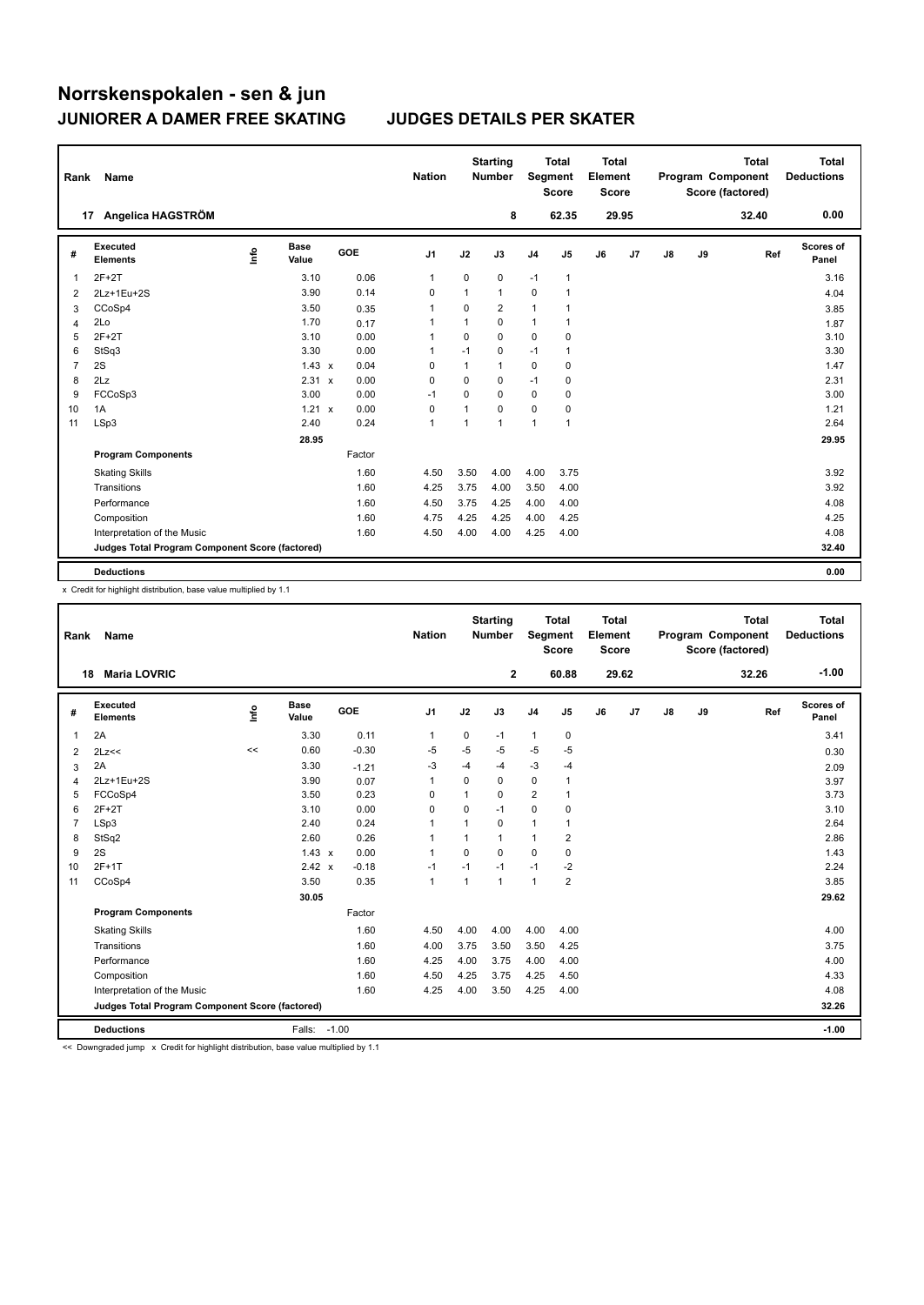| Rank           | Name                                            |      |                      |            | <b>Nation</b>  |             | <b>Starting</b><br><b>Number</b> | Segment        | <b>Total</b><br><b>Score</b> | <b>Total</b><br>Element<br><b>Score</b> |       |    |    | <b>Total</b><br>Program Component<br>Score (factored) | <b>Total</b><br><b>Deductions</b> |
|----------------|-------------------------------------------------|------|----------------------|------------|----------------|-------------|----------------------------------|----------------|------------------------------|-----------------------------------------|-------|----|----|-------------------------------------------------------|-----------------------------------|
|                | <b>Tilda ANDRÉASSON</b><br>19                   |      |                      |            |                |             | 9                                |                | 59.32                        |                                         | 26.52 |    |    | 32.80                                                 | 0.00                              |
| #              | <b>Executed</b><br><b>Elements</b>              | Info | <b>Base</b><br>Value | <b>GOE</b> | J <sub>1</sub> | J2          | J3                               | J <sub>4</sub> | J5                           | J6                                      | J7    | J8 | J9 | Ref                                                   | Scores of<br>Panel                |
| 1              | 2Lz+1Eu+2S                                      |      | 3.90                 | 0.14       | 0              | $\mathbf 0$ | $\mathbf{1}$                     | $\mathbf{1}$   | 1                            |                                         |       |    |    |                                                       | 4.04                              |
| $\overline{2}$ | 2A                                              |      | 3.30                 | 0.11       | 0              | $\mathbf 0$ | $\mathbf{1}$                     | $\mathbf{1}$   | 0                            |                                         |       |    |    |                                                       | 3.41                              |
| 3              | 2Lo                                             |      | 1.70                 | 0.23       | $\overline{1}$ | 1           | $\mathbf{1}$                     | 2              | 3                            |                                         |       |    |    |                                                       | 1.93                              |
| 4              | 2A                                              |      | 3.30                 | $-0.33$    | $-1$           | $-1$        | $-1$                             | $-1$           | $-2$                         |                                         |       |    |    |                                                       | 2.97                              |
| 5              | CCoSp2V                                         |      | 1.88                 | $-0.38$    | $-2$           | $-2$        | $-2$                             | $\mathbf 0$    | $-2$                         |                                         |       |    |    |                                                       | 1.50                              |
| 6              | $2Lz+T$                                         |      | 2.10                 | $-0.63$    | $-3$           | $-3$        | $-3$                             | $-2$           | $-4$                         |                                         |       |    |    |                                                       | 1.47                              |
| $\overline{7}$ | 2Lo+2Tq                                         | q    | $3.30 \times$        | $-0.34$    | $-2$           | $-2$        | $-2$                             | $-2$           | -2                           |                                         |       |    |    |                                                       | 2.96                              |
| 8              | FSSp2                                           |      | 2.30                 | $-0.31$    | $-2$           | $-1$        | $-1$                             | $-1$           | -3                           |                                         |       |    |    |                                                       | 1.99                              |
| 9              | StSq2                                           |      | 2.60                 | 0.17       | 0              | 1           | 0                                | $\mathbf{1}$   | 2                            |                                         |       |    |    |                                                       | 2.77                              |
| 10             | 2S                                              |      | $1.43 \times$        | $-0.35$    | $-2$           | -3          | -3                               | $-3$           | $-2$                         |                                         |       |    |    |                                                       | 1.08                              |
| 11             | LSp3                                            |      | 2.40                 | 0.00       | $-1$           | $\mathbf 0$ | $\mathbf 0$                      | $\mathbf{1}$   | 0                            |                                         |       |    |    |                                                       | 2.40                              |
|                |                                                 |      | 28.21                |            |                |             |                                  |                |                              |                                         |       |    |    |                                                       | 26.52                             |
|                | <b>Program Components</b>                       |      |                      | Factor     |                |             |                                  |                |                              |                                         |       |    |    |                                                       |                                   |
|                | <b>Skating Skills</b>                           |      |                      | 1.60       | 4.50           | 4.25        | 4.25                             | 4.25           | 4.25                         |                                         |       |    |    |                                                       | 4.25                              |
|                | Transitions                                     |      |                      | 1.60       | 4.50           | 3.75        | 4.00                             | 4.00           | 4.00                         |                                         |       |    |    |                                                       | 4.00                              |
|                | Performance                                     |      |                      | 1.60       | 4.25           | 4.00        | 4.25                             | 4.25           | 3.75                         |                                         |       |    |    |                                                       | 4.17                              |
|                | Composition                                     |      |                      | 1.60       | 4.50           | 4.25        | 4.00                             | 4.50           | 3.75                         |                                         |       |    |    |                                                       | 4.25                              |
|                | Interpretation of the Music                     |      |                      | 1.60       | 4.00           | 3.75        | 3.75                             | 4.25           | 3.75                         |                                         |       |    |    |                                                       | 3.83                              |
|                | Judges Total Program Component Score (factored) |      |                      |            |                |             |                                  |                |                              |                                         |       |    |    |                                                       | 32.80                             |
|                | <b>Deductions</b>                               |      |                      |            |                |             |                                  |                |                              |                                         |       |    |    |                                                       | 0.00                              |

x Credit for highlight distribution, base value multiplied by 1.1 q Jump landed on the quarter

| Rank           | <b>Name</b>                                     |             |                      |            | <b>Nation</b>  |                | <b>Starting</b><br>Number | Segment        | <b>Total</b><br><b>Score</b> | Total<br>Element<br><b>Score</b> |       |    |    | <b>Total</b><br>Program Component<br>Score (factored) | Total<br><b>Deductions</b> |
|----------------|-------------------------------------------------|-------------|----------------------|------------|----------------|----------------|---------------------------|----------------|------------------------------|----------------------------------|-------|----|----|-------------------------------------------------------|----------------------------|
| 20             | <b>Alma JOHNSSON</b>                            |             |                      |            |                |                | 10                        |                | 56.39                        |                                  | 25.59 |    |    | 32.80                                                 | $-2.00$                    |
| #              | Executed<br><b>Elements</b>                     | <u>info</u> | <b>Base</b><br>Value | <b>GOE</b> | J <sub>1</sub> | J2             | J3                        | J <sub>4</sub> | J5                           | J6                               | J7    | J8 | J9 | Ref                                                   | <b>Scores of</b><br>Panel  |
| $\mathbf{1}$   | 2Aq                                             | q           | 3.30                 | $-1.65$    | $-5$           | $-5$           | -5                        | -5             | $-5$                         |                                  |       |    |    |                                                       | 1.65                       |
| 2              | 2Lze                                            | e           | 1.68                 | $-0.45$    | -3             | $-3$           | $-2$                      | $-2$           | $-3$                         |                                  |       |    |    |                                                       | 1.23                       |
| 3              | $2F+2T$                                         |             | 3.10                 | 0.18       | $\mathbf{1}$   | $\mathbf{1}$   | 1                         | $\mathbf{1}$   | $\overline{2}$               |                                  |       |    |    |                                                       | 3.28                       |
| $\overline{4}$ | $2Lz!+2T$                                       |             | 3.40                 | $-0.21$    | $-1$           | $-1$           | $-1$                      | $-1$           | $-1$                         |                                  |       |    |    |                                                       | 3.19                       |
| 5              | LSp2                                            |             | 1.90                 | 0.25       | $\overline{2}$ | $\overline{1}$ | 1                         | $\overline{2}$ | 1                            |                                  |       |    |    |                                                       | 2.15                       |
| 6              | 2F                                              |             | $1.98 \times$        | $-0.90$    | $-5$           | $-5$           | $-5$                      | $-5$           | $-5$                         |                                  |       |    |    |                                                       | 1.08                       |
| $\overline{7}$ | 2Lo+1Eu+2S                                      |             | $3.85 \times$        | 0.00       | 0              | $\Omega$       | 0                         | $-1$           | 0                            |                                  |       |    |    |                                                       | 3.85                       |
| 8              | 1Lo                                             |             | $0.55 \times$        | $-0.02$    | $\Omega$       | $-1$           | 0                         | $-1$           | 0                            |                                  |       |    |    |                                                       | 0.53                       |
| 9              | FSSp2                                           |             | 2.30                 | 0.00       | $\mathbf{1}$   | $\Omega$       | 0                         | $-1$           | 0                            |                                  |       |    |    |                                                       | 2.30                       |
| 10             | StSq3                                           |             | 3.30                 | 0.33       | $\mathbf{1}$   | $\Omega$       | 1                         | $\mathbf{1}$   | 2                            |                                  |       |    |    |                                                       | 3.63                       |
| 11             | CCoSp3                                          |             | 3.00                 | $-0.30$    | $-1$           | $-1$           | $-1$                      | $\mathbf 0$    | $-1$                         |                                  |       |    |    |                                                       | 2.70                       |
|                |                                                 |             | 28.36                |            |                |                |                           |                |                              |                                  |       |    |    |                                                       | 25.59                      |
|                | <b>Program Components</b>                       |             |                      | Factor     |                |                |                           |                |                              |                                  |       |    |    |                                                       |                            |
|                | <b>Skating Skills</b>                           |             |                      | 1.60       | 4.50           | 4.00           | 4.00                      | 4.25           | 4.00                         |                                  |       |    |    |                                                       | 4.08                       |
|                | Transitions                                     |             |                      | 1.60       | 4.50           | 3.75           | 4.00                      | 3.75           | 4.00                         |                                  |       |    |    |                                                       | 3.92                       |
|                | Performance                                     |             |                      | 1.60       | 4.50           | 3.75           | 4.25                      | 4.25           | 4.00                         |                                  |       |    |    |                                                       | 4.17                       |
|                | Composition                                     |             |                      | 1.60       | 4.75           | 4.00           | 4.25                      | 4.25           | 4.25                         |                                  |       |    |    |                                                       | 4.25                       |
|                | Interpretation of the Music                     |             |                      | 1.60       | 4.75           | 3.75           | 4.00                      | 4.25           | 4.00                         |                                  |       |    |    |                                                       | 4.08                       |
|                | Judges Total Program Component Score (factored) |             |                      |            |                |                |                           |                |                              |                                  |       |    |    |                                                       | 32.80                      |
|                | <b>Deductions</b>                               |             | Falls:               | $-2.00$    |                |                |                           |                |                              |                                  |       |    |    |                                                       | $-2.00$                    |

x Credit for highlight distribution, base value multiplied by 1.1 e Wrong edge ! Not clear edge q Jump landed on the quarter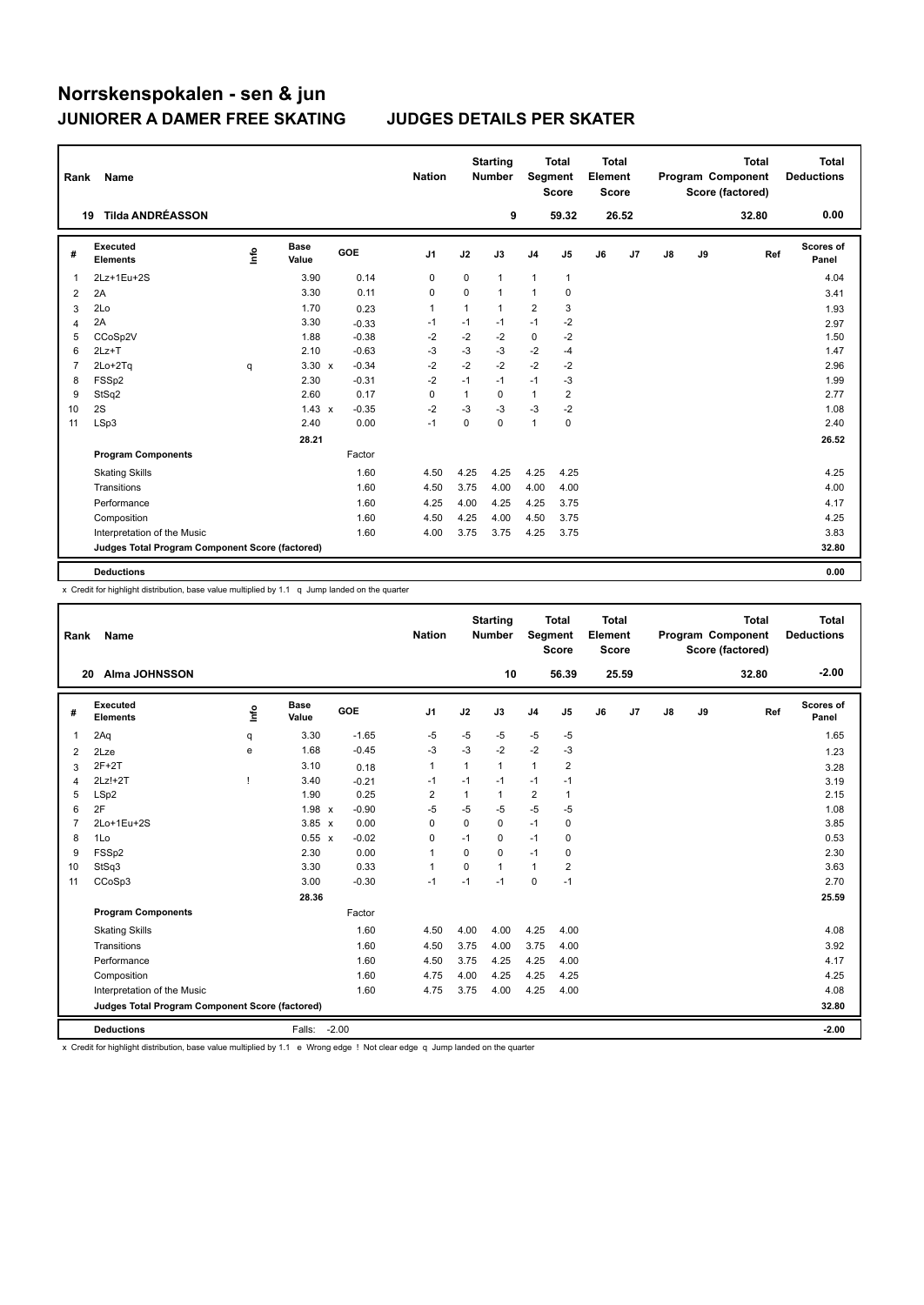| Rank | Name                                            |      |                      |         |            | <b>Nation</b>  |                | <b>Starting</b><br><b>Number</b> |                          | <b>Total</b><br>Segment<br><b>Score</b> | Total<br>Element<br><b>Score</b> |       |    |    | <b>Total</b><br>Program Component<br>Score (factored) | Total<br><b>Deductions</b> |
|------|-------------------------------------------------|------|----------------------|---------|------------|----------------|----------------|----------------------------------|--------------------------|-----------------------------------------|----------------------------------|-------|----|----|-------------------------------------------------------|----------------------------|
| 21   | <b>Clara ALDERGREN</b>                          |      |                      |         |            |                |                | 18                               |                          | 56.34                                   |                                  | 26.27 |    |    | 31.07                                                 | $-1.00$                    |
| #    | <b>Executed</b><br><b>Elements</b>              | lnfo | <b>Base</b><br>Value |         | <b>GOE</b> | J <sub>1</sub> | J2             | J3                               | J <sub>4</sub>           | J <sub>5</sub>                          | J6                               | J7    | J8 | J9 | Ref                                                   | <b>Scores of</b><br>Panel  |
| 1    | 2A                                              |      | 3.30                 |         | 0.11       | 1              | 0              | 0                                | 1                        | 0                                       |                                  |       |    |    |                                                       | 3.41                       |
| 2    | 2F+2T+2Lo                                       |      | 4.80                 |         | 0.00       | 0              | 0              | 0                                | $-1$                     | $\mathbf{1}$                            |                                  |       |    |    |                                                       | 4.80                       |
| 3    | 2Aq                                             | q    | 3.30                 |         | $-1.65$    | $-5$           | $-5$           | $-5$                             | $-5$                     | $-5$                                    |                                  |       |    |    |                                                       | 1.65                       |
| 4    | $2Lz+2T$                                        |      | 3.40                 |         | $-0.07$    | $\mathbf 0$    | $-1$           | $\mathbf 0$                      | $-1$                     | $\mathbf 0$                             |                                  |       |    |    |                                                       | 3.33                       |
| 5    | CCoSp                                           |      | 0.00                 |         | 0.00       | ٠              |                |                                  | $\overline{\phantom{a}}$ |                                         |                                  |       |    |    |                                                       | 0.00                       |
| 6    | 2F                                              |      | 1.98 x               |         | $-0.54$    | $-3$           | $-4$           | $-3$                             | $-3$                     | $-3$                                    |                                  |       |    |    |                                                       | 1.44                       |
| 7    | StSq2                                           |      | 2.60                 |         | $-0.35$    | $-2$           | $-1$           | $-2$                             | $\mathbf{1}$             | $-1$                                    |                                  |       |    |    |                                                       | 2.25                       |
| 8    | 2Lz                                             |      | 2.31 x               |         | 0.14       | 0              | $\mathbf{1}$   | 0                                | $\mathbf{1}$             | $\mathbf{1}$                            |                                  |       |    |    |                                                       | 2.45                       |
| 9    | 2Lo                                             |      | 1.87 x               |         | 0.00       | 0              | $\mathbf 0$    | $\mathbf 0$                      | 1                        | $\pmb{0}$                               |                                  |       |    |    |                                                       | 1.87                       |
| 10   | FSSp3                                           |      | 2.60                 |         | $-0.17$    | 0              | 0              | $-1$                             | $-2$                     | $-1$                                    |                                  |       |    |    |                                                       | 2.43                       |
| 11   | LSp3                                            |      | 2.40                 |         | 0.24       | $\mathbf{1}$   | $\overline{1}$ | $\mathbf{1}$                     | $\mathbf{1}$             | $\mathbf{1}$                            |                                  |       |    |    |                                                       | 2.64                       |
|      |                                                 |      | 28.56                |         |            |                |                |                                  |                          |                                         |                                  |       |    |    |                                                       | 26.27                      |
|      | <b>Program Components</b>                       |      |                      |         | Factor     |                |                |                                  |                          |                                         |                                  |       |    |    |                                                       |                            |
|      | <b>Skating Skills</b>                           |      |                      |         | 1.60       | 4.00           | 4.00           | 3.75                             | 4.00                     | 4.00                                    |                                  |       |    |    |                                                       | 4.00                       |
|      | Transitions                                     |      |                      |         | 1.60       | 3.75           | 3.75           | 3.50                             | 3.25                     | 4.00                                    |                                  |       |    |    |                                                       | 3.67                       |
|      | Performance                                     |      |                      |         | 1.60       | 3.75           | 3.75           | 3.75                             | 3.50                     | 4.00                                    |                                  |       |    |    |                                                       | 3.75                       |
|      | Composition                                     |      |                      |         | 1.60       | 4.00           | 4.25           | 4.00                             | 3.75                     | 4.25                                    |                                  |       |    |    |                                                       | 4.08                       |
|      | Interpretation of the Music                     |      |                      |         | 1.60       | 3.75           | 4.00           | 4.00                             | 3.75                     | 4.25                                    |                                  |       |    |    |                                                       | 3.92                       |
|      | Judges Total Program Component Score (factored) |      |                      |         |            |                |                |                                  |                          |                                         |                                  |       |    |    |                                                       | 31.07                      |
|      | <b>Deductions</b>                               |      | Falls:               | $-1.00$ |            |                |                |                                  |                          |                                         |                                  |       |    |    |                                                       | $-1.00$                    |

x Credit for highlight distribution, base value multiplied by 1.1 q Jump landed on the quarter

| Rank           | <b>Name</b>                                     |      |                      |         | <b>Nation</b>  |                | <b>Starting</b><br><b>Number</b> | Segment        | <b>Total</b><br><b>Score</b> | <b>Total</b><br>Element<br><b>Score</b> |       |    |    | <b>Total</b><br>Program Component<br>Score (factored) | Total<br><b>Deductions</b> |
|----------------|-------------------------------------------------|------|----------------------|---------|----------------|----------------|----------------------------------|----------------|------------------------------|-----------------------------------------|-------|----|----|-------------------------------------------------------|----------------------------|
|                | <b>Emily PALM</b><br>22                         |      |                      |         |                |                | 14                               |                | 56.12                        |                                         | 23.11 |    |    | 34.01                                                 | $-1.00$                    |
| #              | Executed<br><b>Elements</b>                     | Info | <b>Base</b><br>Value | GOE     | J1             | J2             | J3                               | J <sub>4</sub> | J5                           | J6                                      | J7    | J8 | J9 | Ref                                                   | <b>Scores of</b><br>Panel  |
| $\mathbf 1$    | 2A<<                                            | <<   | 1.10                 | $-0.51$ | -5             | $-4$           | $-5$                             | $-4$           | $-5$                         |                                         |       |    |    |                                                       | 0.59                       |
| 2              | 2F+1Eu+2S                                       |      | 3.60                 | $-0.18$ | 0              | $-1$           | $-1$                             | $-1$           | $-1$                         |                                         |       |    |    |                                                       | 3.42                       |
| 3              | 2Lze                                            | e    | 1.68                 | $-0.50$ | $-3$           | $-4$           | $-3$                             | $-2$           | $-3$                         |                                         |       |    |    |                                                       | 1.18                       |
| 4              | 2Lo+2Tq                                         | q    | 3.00                 | $-0.74$ | -5             | $-5$           | $-4$                             | -4             | $-4$                         |                                         |       |    |    |                                                       | 2.26                       |
| 5              | CCoSp4                                          |      | 3.50                 | 0.70    | $\overline{2}$ | $\overline{2}$ | $\overline{2}$                   | $\overline{2}$ | $\overline{2}$               |                                         |       |    |    |                                                       | 4.20                       |
| 6              | 2F                                              |      | $1.98 \times$        | $-0.18$ | $-1$           | $-1$           | $-1$                             | $\mathbf 0$    | $-1$                         |                                         |       |    |    |                                                       | 1.80                       |
| $\overline{7}$ | $2S+1T$                                         |      | $1.87 \times$        | $-0.13$ | $-1$           | $-1$           | $-1$                             | $-1$           | $-1$                         |                                         |       |    |    |                                                       | 1.74                       |
| 8              | 2Lo                                             |      | $1.87 \times$        | 0.00    | $\Omega$       | $\Omega$       | $\Omega$                         | $\mathbf{1}$   | 0                            |                                         |       |    |    |                                                       | 1.87                       |
| 9              | FSSp3                                           |      | 2.60                 | $-0.26$ | $-1$           | $-1$           | $-1$                             | $\mathbf{1}$   | $-3$                         |                                         |       |    |    |                                                       | 2.34                       |
| 10             | StSq2                                           |      | 2.60                 | $-1.04$ | $-4$           | $-4$           | $-4$                             | $-3$           | $-5$                         |                                         |       |    |    |                                                       | 1.56                       |
| 11             | LSp2                                            |      | 1.90                 | 0.25    | $\mathbf{1}$   | $\mathbf{1}$   | $\mathbf{1}$                     | $\overline{2}$ | $\overline{2}$               |                                         |       |    |    |                                                       | 2.15                       |
|                |                                                 |      | 25.70                |         |                |                |                                  |                |                              |                                         |       |    |    |                                                       | 23.11                      |
|                | <b>Program Components</b>                       |      |                      | Factor  |                |                |                                  |                |                              |                                         |       |    |    |                                                       |                            |
|                | <b>Skating Skills</b>                           |      |                      | 1.60    | 4.50           | 4.25           | 3.75                             | 4.50           | 4.00                         |                                         |       |    |    |                                                       | 4.25                       |
|                | Transitions                                     |      |                      | 1.60    | 4.25           | 4.00           | 3.75                             | 4.25           | 4.25                         |                                         |       |    |    |                                                       | 4.17                       |
|                | Performance                                     |      |                      | 1.60    | 4.50           | 4.50           | 4.00                             | 4.25           | 3.75                         |                                         |       |    |    |                                                       | 4.25                       |
|                | Composition                                     |      |                      | 1.60    | 4.50           | 4.50           | 4.25                             | 4.50           | 4.25                         |                                         |       |    |    |                                                       | 4.42                       |
|                | Interpretation of the Music                     |      |                      | 1.60    | 4.25           | 4.25           | 4.00                             | 4.25           | 4.00                         |                                         |       |    |    |                                                       | 4.17                       |
|                | Judges Total Program Component Score (factored) |      |                      |         |                |                |                                  |                |                              |                                         |       |    |    |                                                       | 34.01                      |
|                | <b>Deductions</b>                               |      | Falls: -1.00         |         |                |                |                                  |                |                              |                                         |       |    |    |                                                       | $-1.00$                    |

<< Downgraded jump x Credit for highlight distribution, base value multiplied by 1.1 e Wrong edge q Jump landed on the quarter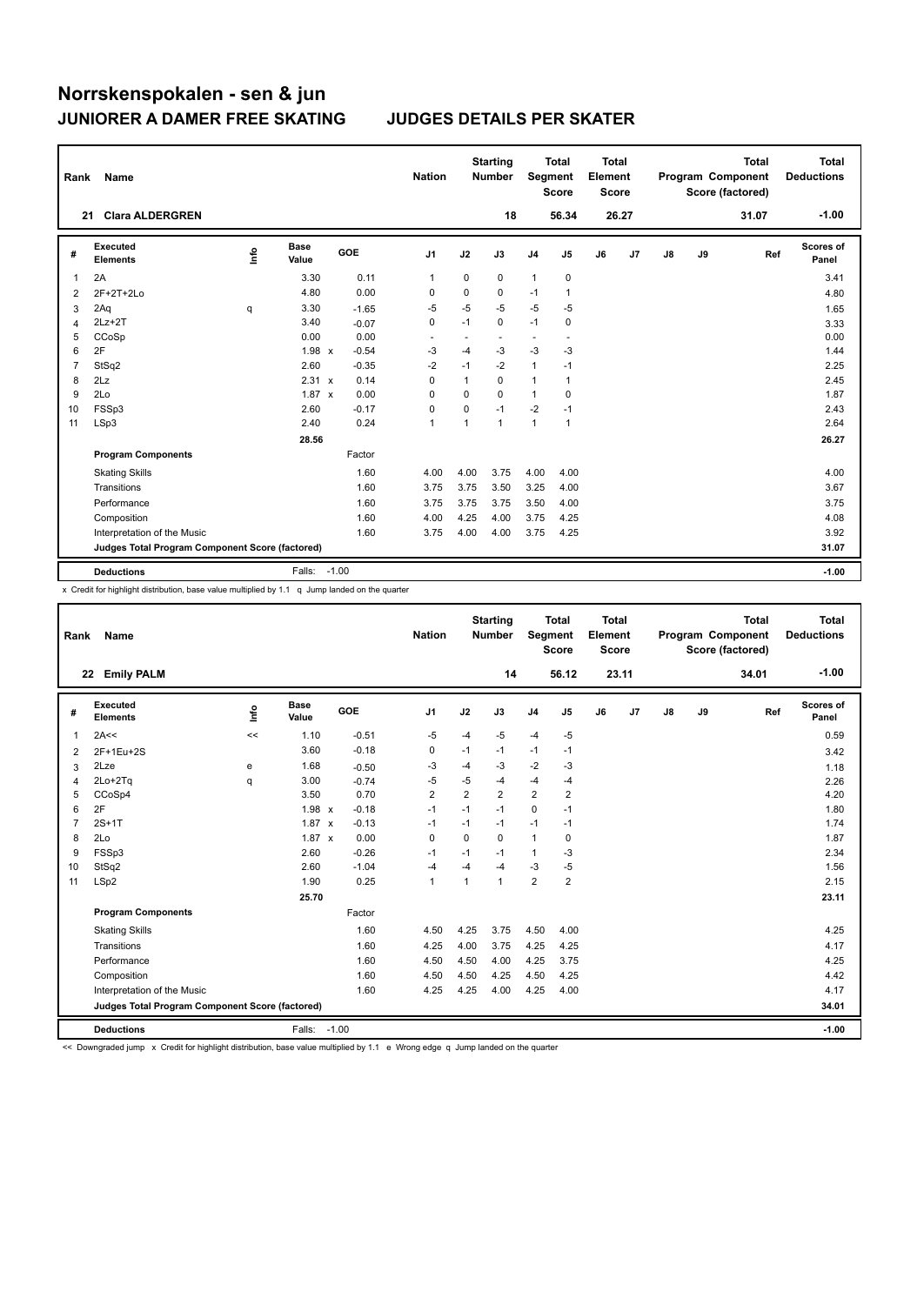| Rank           | Name                                            |                                  |                      |            | <b>Nation</b>  |             | <b>Starting</b><br><b>Number</b> | Segment        | <b>Total</b><br><b>Score</b> | <b>Total</b><br>Element<br><b>Score</b> |       |    |    | <b>Total</b><br>Program Component<br>Score (factored) | <b>Total</b><br><b>Deductions</b> |
|----------------|-------------------------------------------------|----------------------------------|----------------------|------------|----------------|-------------|----------------------------------|----------------|------------------------------|-----------------------------------------|-------|----|----|-------------------------------------------------------|-----------------------------------|
| 23             | <b>Julia MASUCH</b>                             |                                  |                      |            |                |             | 3                                |                | 55.29                        |                                         | 25.96 |    |    | 29.33                                                 | 0.00                              |
| #              | <b>Executed</b><br><b>Elements</b>              | $\mathop{\mathsf{Int}}\nolimits$ | <b>Base</b><br>Value | <b>GOE</b> | J <sub>1</sub> | J2          | J3                               | J <sub>4</sub> | J5                           | J6                                      | J7    | J8 | J9 | Ref                                                   | Scores of<br>Panel                |
| 1              | FCCoSp4                                         |                                  | 3.50                 | 0.00       | $\mathbf{1}$   | $-1$        | 0                                | $\pmb{0}$      | 0                            |                                         |       |    |    |                                                       | 3.50                              |
| $\overline{2}$ | 2F+2T+2Lo                                       |                                  | 4.80                 | $-0.12$    | 0              | $-1$        | $-1$                             | $-1$           | 1                            |                                         |       |    |    |                                                       | 4.68                              |
| 3              | 2Lze                                            | e                                | 1.68                 | $-0.50$    | -3             | -3          | -3                               | -3             | -3                           |                                         |       |    |    |                                                       | 1.18                              |
| $\overline{4}$ | 2Lze                                            | e                                | 1.68                 | $-0.50$    | $-3$           | $-4$        | $-2$                             | $-3$           | $-3$                         |                                         |       |    |    |                                                       | 1.18                              |
| 5              | $2F+2Lo$                                        |                                  | 3.50                 | $-0.30$    | $-2$           | $-2$        | $-2$                             | $-1$           | $-1$                         |                                         |       |    |    |                                                       | 3.20                              |
| 6              | $2S+2Tq$                                        | q                                | 2.86 x               | $-0.26$    | $-2$           | $-2$        | $-2$                             | $-2$           | $-1$                         |                                         |       |    |    |                                                       | 2.60                              |
| $\overline{7}$ | CCoSp3                                          |                                  | 3.00                 | $-0.50$    | $-2$           | $\mathbf 0$ | $-2$                             | $-1$           | $-2$                         |                                         |       |    |    |                                                       | 2.50                              |
| 8              | 1A                                              |                                  | $1.21 \times$        | 0.04       | 1              | 1           | 0                                | 0              | 0                            |                                         |       |    |    |                                                       | 1.25                              |
| 9              | StSq2                                           |                                  | 2.60                 | 0.09       | 0              | 1           | 0                                | $\mathbf{1}$   | 0                            |                                         |       |    |    |                                                       | 2.69                              |
| 10             | 2S                                              |                                  | $1.43 \times$        | 0.00       | $\mathbf 0$    | 0           | 0                                | 0              | 1                            |                                         |       |    |    |                                                       | 1.43                              |
| 11             | SSp3                                            |                                  | 2.10                 | $-0.35$    | $-1$           | 0           | $-2$                             | $-2$           | $-2$                         |                                         |       |    |    |                                                       | 1.75                              |
|                |                                                 |                                  | 28.36                |            |                |             |                                  |                |                              |                                         |       |    |    |                                                       | 25.96                             |
|                | <b>Program Components</b>                       |                                  |                      | Factor     |                |             |                                  |                |                              |                                         |       |    |    |                                                       |                                   |
|                | <b>Skating Skills</b>                           |                                  |                      | 1.60       | 3.75           | 3.75        | 3.50                             | 3.75           | 3.50                         |                                         |       |    |    |                                                       | 3.67                              |
|                | Transitions                                     |                                  |                      | 1.60       | 3.75           | 3.75        | 3.25                             | 3.50           | 3.50                         |                                         |       |    |    |                                                       | 3.58                              |
|                | Performance                                     |                                  |                      | 1.60       | 3.50           | 3.75        | 3.50                             | 3.75           | 3.50                         |                                         |       |    |    |                                                       | 3.58                              |
|                | Composition                                     |                                  |                      | 1.60       | 3.75           | 4.00        | 3.25                             | 4.25           | 3.75                         |                                         |       |    |    |                                                       | 3.83                              |
|                | Interpretation of the Music                     |                                  |                      | 1.60       | 3.50           | 4.00        | 3.25                             | 4.25           | 3.50                         |                                         |       |    |    |                                                       | 3.67                              |
|                | Judges Total Program Component Score (factored) |                                  |                      |            |                |             |                                  |                |                              |                                         |       |    |    |                                                       | 29.33                             |
|                | <b>Deductions</b>                               |                                  |                      |            |                |             |                                  |                |                              |                                         |       |    |    |                                                       | 0.00                              |

x Credit for highlight distribution, base value multiplied by 1.1 e Wrong edge q Jump landed on the quarter

| Rank           | Name                                            |    |                      |            | <b>Nation</b>  |                | <b>Starting</b><br><b>Number</b> | Segment        | <b>Total</b><br><b>Score</b> | <b>Total</b><br>Element<br><b>Score</b> |                |    |    | <b>Total</b><br>Program Component<br>Score (factored) | Total<br><b>Deductions</b> |
|----------------|-------------------------------------------------|----|----------------------|------------|----------------|----------------|----------------------------------|----------------|------------------------------|-----------------------------------------|----------------|----|----|-------------------------------------------------------|----------------------------|
|                | 24 Selma BENGTSSON                              |    |                      |            |                |                | 4                                |                | 55.25                        |                                         | 23.73          |    |    | 32.52                                                 | $-1.00$                    |
| #              | Executed<br><b>Elements</b>                     | ۴ô | <b>Base</b><br>Value | <b>GOE</b> | J <sub>1</sub> | J2             | J3                               | J <sub>4</sub> | J5                           | J6                                      | J <sub>7</sub> | J8 | J9 | Ref                                                   | <b>Scores of</b><br>Panel  |
| 1              | 1A                                              |    | 1.10                 | 0.15       | $\overline{1}$ | $\overline{2}$ | $\mathbf{1}$                     | $\mathbf{1}$   | 2                            |                                         |                |    |    |                                                       | 1.25                       |
| 2              | 2Lo                                             |    | 1.70                 | 0.17       | $\mathbf{1}$   | 1              | $\Omega$                         | $\mathbf{1}$   | $\overline{2}$               |                                         |                |    |    |                                                       | 1.87                       |
| 3              | 1A                                              |    | 1.10                 | 0.11       | 1              | $\mathbf 0$    | $\mathbf{1}$                     | 1              | 1                            |                                         |                |    |    |                                                       | 1.21                       |
| 4              | $2Lz+2T$                                        |    | 3.40                 | 0.07       | $\overline{1}$ | $\mathbf 0$    | $\mathbf{1}$                     | $\mathbf 0$    | $\mathbf 0$                  |                                         |                |    |    |                                                       | 3.47                       |
| 5              | 2F                                              |    | 1.80                 | 0.18       | 1              | 2              | $\mathbf{1}$                     | $\mathbf{1}$   | $\mathbf{1}$                 |                                         |                |    |    |                                                       | 1.98                       |
| 6              | LSp3                                            |    | 2.40                 | 0.32       | $\overline{2}$ | $\overline{2}$ | $\mathbf{1}$                     | 1              | 1                            |                                         |                |    |    |                                                       | 2.72                       |
| $\overline{7}$ | 2Lz                                             |    | 2.31 x               | $-1.05$    | $-5$           | $-5$           | $-5$                             | $-5$           | $-5$                         |                                         |                |    |    |                                                       | 1.26                       |
| 8              | 2F+1Eu<<+2S                                     | << | 3.41 x               | $-0.60$    | $-4$           | $-4$           | $-3$                             | $-3$           | $-3$                         |                                         |                |    |    |                                                       | 2.81                       |
| 9              | FSSp3                                           |    | 2.60                 | 0.00       | $-1$           | $\Omega$       | $\Omega$                         | $\Omega$       | 0                            |                                         |                |    |    |                                                       | 2.60                       |
| 10             | StSq1                                           |    | 1.80                 | 0.06       | 0              | $\overline{2}$ | $\mathbf{1}$                     | $-1$           | 0                            |                                         |                |    |    |                                                       | 1.86                       |
| 11             | CCoSp3                                          |    | 3.00                 | $-0.30$    | $\mathbf 0$    | 1              | $-1$                             | $-2$           | $-3$                         |                                         |                |    |    |                                                       | 2.70                       |
|                |                                                 |    | 24.62                |            |                |                |                                  |                |                              |                                         |                |    |    |                                                       | 23.73                      |
|                | <b>Program Components</b>                       |    |                      | Factor     |                |                |                                  |                |                              |                                         |                |    |    |                                                       |                            |
|                | <b>Skating Skills</b>                           |    |                      | 1.60       | 4.50           | 4.50           | 4.00                             | 3.75           | 4.25                         |                                         |                |    |    |                                                       | 4.25                       |
|                | Transitions                                     |    |                      | 1.60       | 4.25           | 3.75           | 3.50                             | 3.50           | 4.25                         |                                         |                |    |    |                                                       | 3.83                       |
|                | Performance                                     |    |                      | 1.60       | 4.50           | 4.25           | 3.75                             | 3.75           | 4.25                         |                                         |                |    |    |                                                       | 4.08                       |
|                | Composition                                     |    |                      | 1.60       | 4.75           | 4.00           | 3.50                             | 3.75           | 4.50                         |                                         |                |    |    |                                                       | 4.08                       |
|                | Interpretation of the Music                     |    |                      | 1.60       | 4.75           | 4.25           | 3.50                             | 3.50           | 4.50                         |                                         |                |    |    |                                                       | 4.08                       |
|                | Judges Total Program Component Score (factored) |    |                      |            |                |                |                                  |                |                              |                                         |                |    |    |                                                       | 32.52                      |
|                | <b>Deductions</b>                               |    | Falls: -1.00         |            |                |                |                                  |                |                              |                                         |                |    |    |                                                       | $-1.00$                    |

<< Downgraded jump x Credit for highlight distribution, base value multiplied by 1.1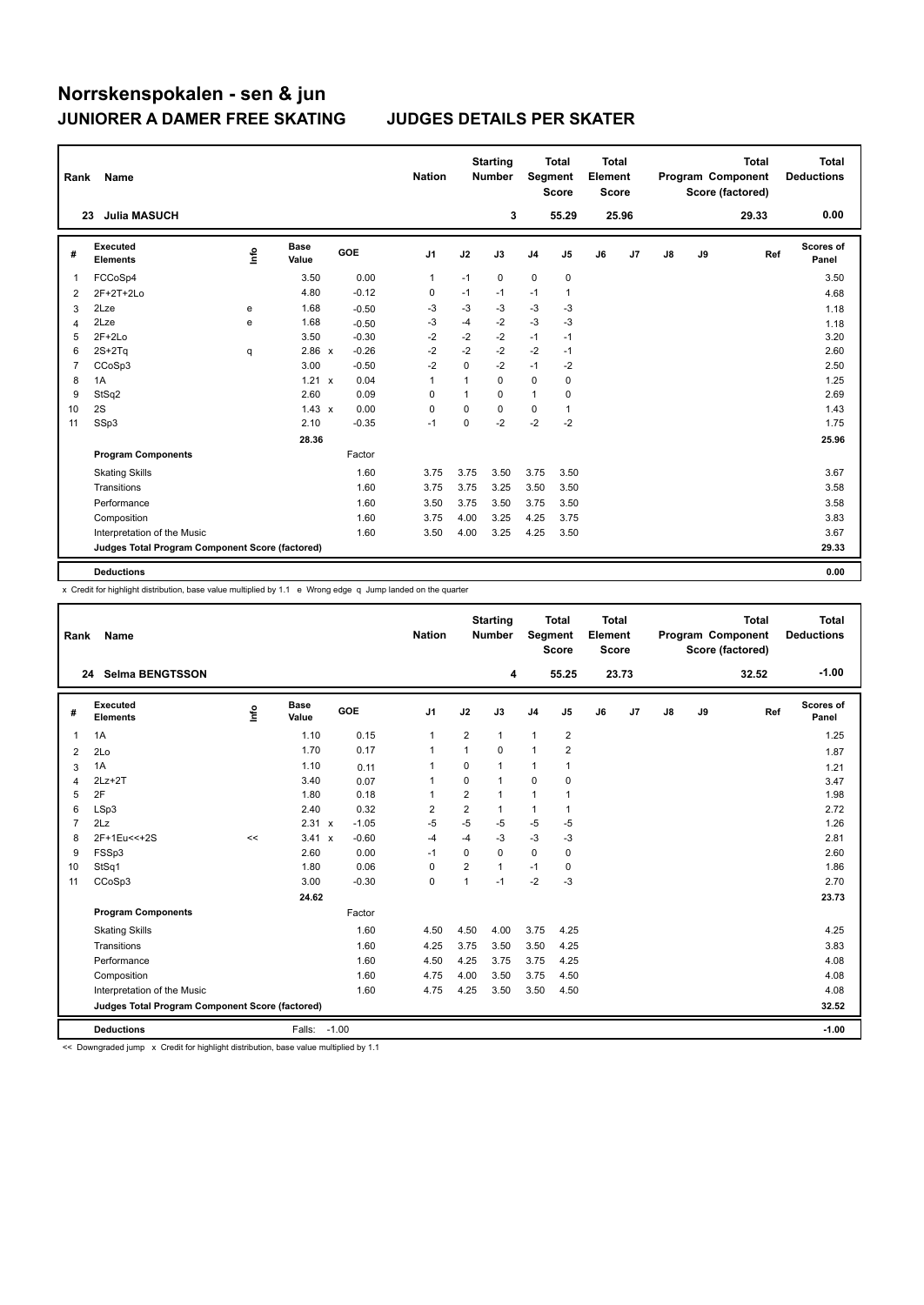| Rank           | Name                                                     |      |                      |         | <b>Nation</b>  |          | <b>Starting</b><br><b>Number</b> | <b>Total</b><br>Segment<br><b>Score</b> |              | <b>Total</b><br>Element<br><b>Score</b> |                | Program Component |    | <b>Total</b><br>Score (factored) | <b>Total</b><br><b>Deductions</b> |
|----------------|----------------------------------------------------------|------|----------------------|---------|----------------|----------|----------------------------------|-----------------------------------------|--------------|-----------------------------------------|----------------|-------------------|----|----------------------------------|-----------------------------------|
| 25             | <b>Emelie FLISBERG</b>                                   |      |                      |         |                |          | $\overline{7}$                   |                                         | 53.91        |                                         | 24.31          |                   |    | 29.60                            | 0.00                              |
| #              | <b>Executed</b><br><b>Elements</b>                       | ١ifo | <b>Base</b><br>Value | GOE     | J <sub>1</sub> | J2       | J3                               | J <sub>4</sub>                          | J5           | J6                                      | J <sub>7</sub> | J8                | J9 | Ref                              | Scores of<br>Panel                |
| 1              | $2Lze+2T$                                                | e    | 2.98                 | $-0.50$ | -3             | $-4$     | $-3$                             | $-2$                                    | $-3$         |                                         |                |                   |    |                                  | 2.48                              |
| $\overline{2}$ | 2F                                                       |      | 1.80                 | $-0.12$ | 0              | $-1$     | $-1$                             | 0                                       | $-1$         |                                         |                |                   |    |                                  | 1.68                              |
| 3              | 2Lze+2T+1Lo                                              | e    | 3.48                 | $-0.50$ | $-4$           | $-3$     | $-3$                             | $-2$                                    | $-3$         |                                         |                |                   |    |                                  | 2.98                              |
| 4              | LSp3                                                     |      | 2.40                 | $-0.08$ | $-2$           | $-1$     | $\mathbf{1}$                     | $\mathbf 0$                             | $\mathbf 0$  |                                         |                |                   |    |                                  | 2.32                              |
| 5              | $2S+2Lo<<$                                               | <<   | 1.80                 | $-0.56$ | $-4$           | $-5$     | $-4$                             | $-3$                                    | $-5$         |                                         |                |                   |    |                                  | 1.24                              |
| 6              | CCoSp3                                                   |      | 3.00                 | 0.10    | 0              | $-1$     | $\mathbf{1}$                     | $\mathbf 0$                             | $\mathbf{1}$ |                                         |                |                   |    |                                  | 3.10                              |
| $\overline{7}$ | 1A                                                       |      | 1.21 x               | $-0.04$ | 0              | $-1$     | $\Omega$                         | $-1$                                    | 0            |                                         |                |                   |    |                                  | 1.17                              |
| 8              | StSq2                                                    |      | 2.60                 | 0.00    | 0              | $-1$     | $\Omega$                         | $\mathbf{1}$                            | 0            |                                         |                |                   |    |                                  | 2.60                              |
| 9              | 2S                                                       |      | $1.43 \times$        | 0.13    | 0              | 1        | $\mathbf{1}$                     | 1                                       | $\mathbf{1}$ |                                         |                |                   |    |                                  | 1.56                              |
| 10             | 2F                                                       |      | 1.98 x               | 0.00    | $\Omega$       | $\Omega$ | $\Omega$                         | $\Omega$                                | $\Omega$     |                                         |                |                   |    |                                  | 1.98                              |
| 11             | FSSp4                                                    |      | 3.00                 | 0.20    | $\overline{1}$ | 0        | $\mathbf{1}$                     | $\mathbf{1}$                            | $\pmb{0}$    |                                         |                |                   |    |                                  | 3.20                              |
|                |                                                          |      | 25.68                |         |                |          |                                  |                                         |              |                                         |                |                   |    |                                  | 24.31                             |
|                | <b>Program Components</b>                                |      |                      | Factor  |                |          |                                  |                                         |              |                                         |                |                   |    |                                  |                                   |
|                | <b>Skating Skills</b>                                    |      |                      | 1.60    | 4.00           | 3.75     | 3.75                             | 3.75                                    | 4.00         |                                         |                |                   |    |                                  | 3.83                              |
|                | Transitions                                              |      |                      | 1.60    | 3.50           | 3.50     | 3.50                             | 3.50                                    | 3.75         |                                         |                |                   |    |                                  | 3.50                              |
|                | Performance                                              |      |                      | 1.60    | 3.75           | 3.75     | 3.50                             | 3.75                                    | 3.75         |                                         |                |                   |    |                                  | 3.75                              |
|                | Composition                                              |      |                      | 1.60    | 4.00           | 3.75     | 3.75                             | 3.75                                    | 3.75         |                                         |                |                   |    |                                  | 3.75                              |
|                | Interpretation of the Music                              |      |                      | 1.60    | 3.75           | 3.50     | 3.75                             | 3.75                                    | 3.50         |                                         |                |                   |    |                                  | 3.67                              |
|                | Judges Total Program Component Score (factored)<br>29.60 |      |                      |         |                |          |                                  |                                         |              |                                         |                |                   |    |                                  |                                   |
|                | <b>Deductions</b>                                        |      |                      |         |                |          |                                  |                                         |              |                                         |                |                   |    |                                  | 0.00                              |

<< Downgraded jump x Credit for highlight distribution, base value multiplied by 1.1 e Wrong edge

| Rank           | Name                                            |      |                      |         | <b>Nation</b>  |             | <b>Starting</b><br><b>Number</b> | Segment        | <b>Total</b><br><b>Score</b> | <b>Total</b><br>Element<br><b>Score</b> |       |               |    | <b>Total</b><br>Program Component<br>Score (factored) | Total<br><b>Deductions</b> |
|----------------|-------------------------------------------------|------|----------------------|---------|----------------|-------------|----------------------------------|----------------|------------------------------|-----------------------------------------|-------|---------------|----|-------------------------------------------------------|----------------------------|
| 26             | <b>Gwen GLOUDEMANS</b>                          |      |                      |         |                |             | 1                                |                | 52.55                        |                                         | 22.67 |               |    | 29.88                                                 | 0.00                       |
| #              | Executed<br><b>Elements</b>                     | lnfo | <b>Base</b><br>Value | GOE     | J <sub>1</sub> | J2          | J3                               | J <sub>4</sub> | J <sub>5</sub>               | J6                                      | J7    | $\mathsf{J}8$ | J9 | Ref                                                   | <b>Scores of</b><br>Panel  |
| 1              | 2F+1Eu<<+2S                                     | <<   | 3.10                 | $-0.54$ | $-3$           | $-4$        | $-3$                             | $-3$           | $-3$                         |                                         |       |               |    |                                                       | 2.56                       |
| 2              | 1A                                              |      | 1.10                 | 0.07    | 0              | 1           | 0                                | $\mathbf{1}$   | $\mathbf{1}$                 |                                         |       |               |    |                                                       | 1.17                       |
| 3              | $2Lz+2T$                                        |      | 3.40                 | $-0.14$ | -1             | $-1$        | $-1$                             | 0              | 0                            |                                         |       |               |    |                                                       | 3.26                       |
| $\overline{4}$ | 2F!+2T                                          |      | 3.10                 | $-0.24$ | $-2$           | $-1$        | $-2$                             | $-1$           | $-1$                         |                                         |       |               |    |                                                       | 2.86                       |
| 5              | StSq1                                           |      | 1.80                 | 0.00    | $-2$           | 0           | 0                                | $\mathbf{1}$   | 0                            |                                         |       |               |    |                                                       | 1.80                       |
| 6              | 2Lz                                             |      | 2.31 x               | 0.00    | $\mathbf 0$    | $\mathbf 0$ | 0                                | $\mathbf{1}$   | 0                            |                                         |       |               |    |                                                       | 2.31                       |
| $\overline{7}$ | CSp2                                            |      | 1.80                 | $-0.30$ | $-2$           | $-2$        | $-2$                             | $-1$           | $-1$                         |                                         |       |               |    |                                                       | 1.50                       |
| 8              | FSSp1                                           |      | 2.00                 | $-0.07$ | $-1$           | $\Omega$    | $\Omega$                         | $\mathbf 0$    | $-1$                         |                                         |       |               |    |                                                       | 1.93                       |
| 9              | 2Lo                                             |      | $1.87 \times$        | 0.06    | 0              | 1           | 0                                | $\mathbf 0$    | $\overline{\mathbf{c}}$      |                                         |       |               |    |                                                       | 1.93                       |
| 10             | 2S                                              |      | $1.43 \times$        | 0.04    | 0              | 1           | $\Omega$                         | $\mathbf 0$    | 1                            |                                         |       |               |    |                                                       | 1.47                       |
| 11             | CCoSp2V                                         |      | 1.88                 | 0.00    | $\mathbf 0$    | 0           | $-1$                             | $\overline{1}$ | 0                            |                                         |       |               |    |                                                       | 1.88                       |
|                |                                                 |      | 23.79                |         |                |             |                                  |                |                              |                                         |       |               |    |                                                       | 22.67                      |
|                | <b>Program Components</b>                       |      |                      | Factor  |                |             |                                  |                |                              |                                         |       |               |    |                                                       |                            |
|                | <b>Skating Skills</b>                           |      |                      | 1.60    | 3.75           | 3.75        | 3.75                             | 4.00           | 3.75                         |                                         |       |               |    |                                                       | 3.75                       |
|                | Transitions                                     |      |                      | 1.60    | 3.75           | 3.50        | 3.50                             | 3.75           | 4.00                         |                                         |       |               |    |                                                       | 3.67                       |
|                | Performance                                     |      |                      | 1.60    | 3.50           | 4.00        | 3.50                             | 4.00           | 3.50                         |                                         |       |               |    |                                                       | 3.67                       |
|                | Composition                                     |      |                      | 1.60    | 3.75           | 4.00        | 3.75                             | 4.25           | 4.00                         |                                         |       |               |    |                                                       | 3.92                       |
|                | Interpretation of the Music                     |      |                      | 1.60    | 3.50           | 3.75        | 3.75                             | 4.25           | 3.50                         |                                         |       |               |    |                                                       | 3.67                       |
|                | Judges Total Program Component Score (factored) |      |                      |         |                |             |                                  |                |                              |                                         |       |               |    |                                                       | 29.88                      |
|                | <b>Deductions</b>                               |      |                      |         |                |             |                                  |                |                              |                                         |       |               |    |                                                       | 0.00                       |

<< Downgraded jump x Credit for highlight distribution, base value multiplied by 1.1 ! Not clear edge